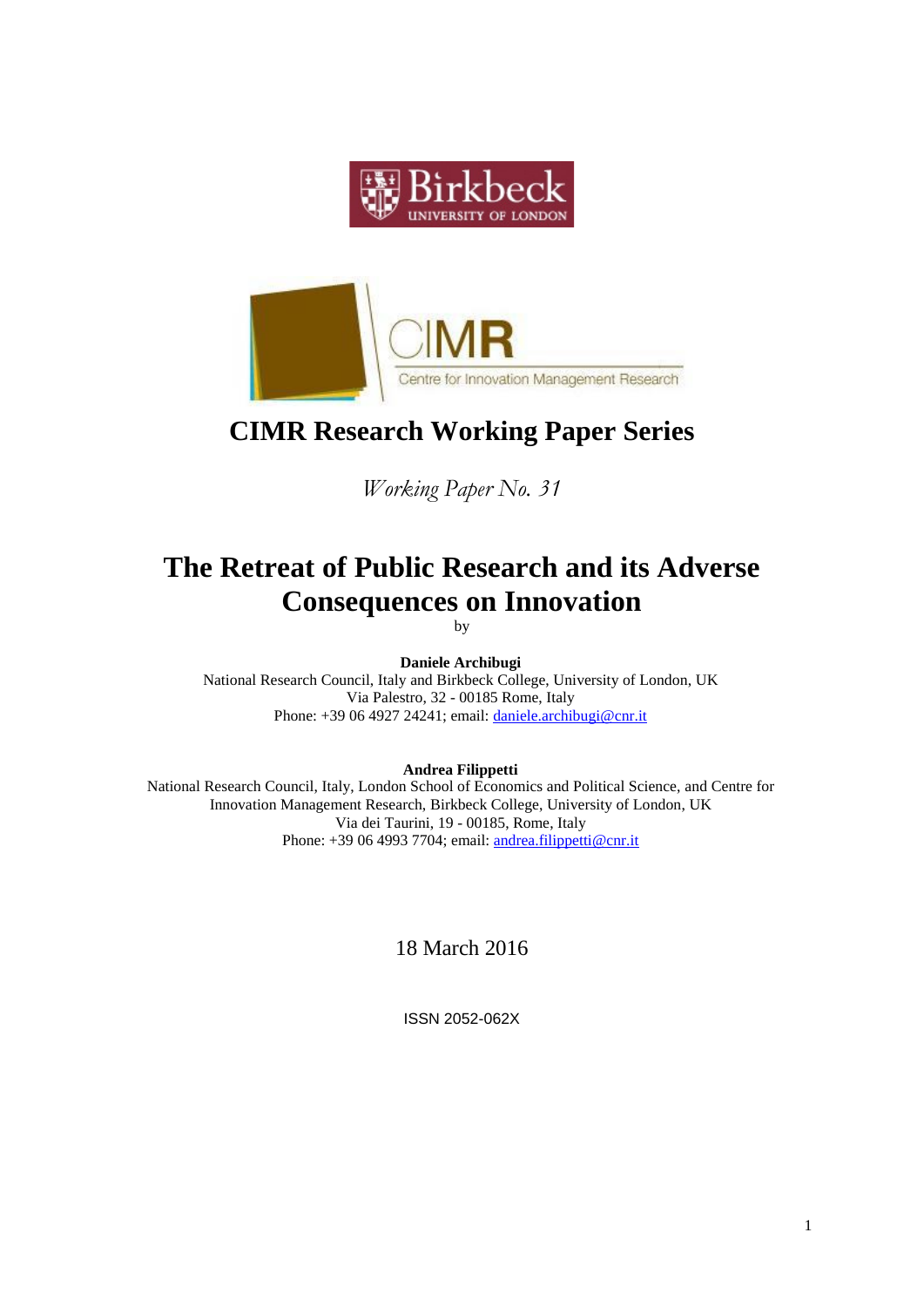### **Abstract**

Does it matter whether research is conducted by the private business rather than in universities or government research centres? While most of the attention of science and innovation policy in the last decades has explored the relevance of the interconnections between public and business players in enhancing knowledge-based societies, a major trend has been ignored: both the quota of public R&D and its share over the total R&D investment has shrunk in most OECD countries. As a result, a larger fraction of knowledge is today generated in the private sector. We argue that this is a major problem since public research and private research differ along a number of characteristics, e.g. public access, potential for future technological innovations, criteria of resource allocation. This trend can have adverse implications for long-term innovation and economic welfare in our societies. Through the lens of the public goods theory and of the sector of funding and execution of R&D for the period 1981-2012 we try to explain why.

## **Keywords**

R&D, knowledge economy, public sector, public goods, intellectual property rights, technology transfer

### **Acknowledgements**

A previous version of this paper was presented at the DRUID Conference "The Relevance of Innovation", Rome, 15-17 June 2015 and at the Department of Management of Birkbeck College, London, 23 February 2016. We would like to thank Maureen Mc Kelvey, Klaus Nielsen, Federica Rossi, Helen Lawton Smith, Frederick Guy, and Henry Etzkowitz and the other participants to the debate for very helpful comments.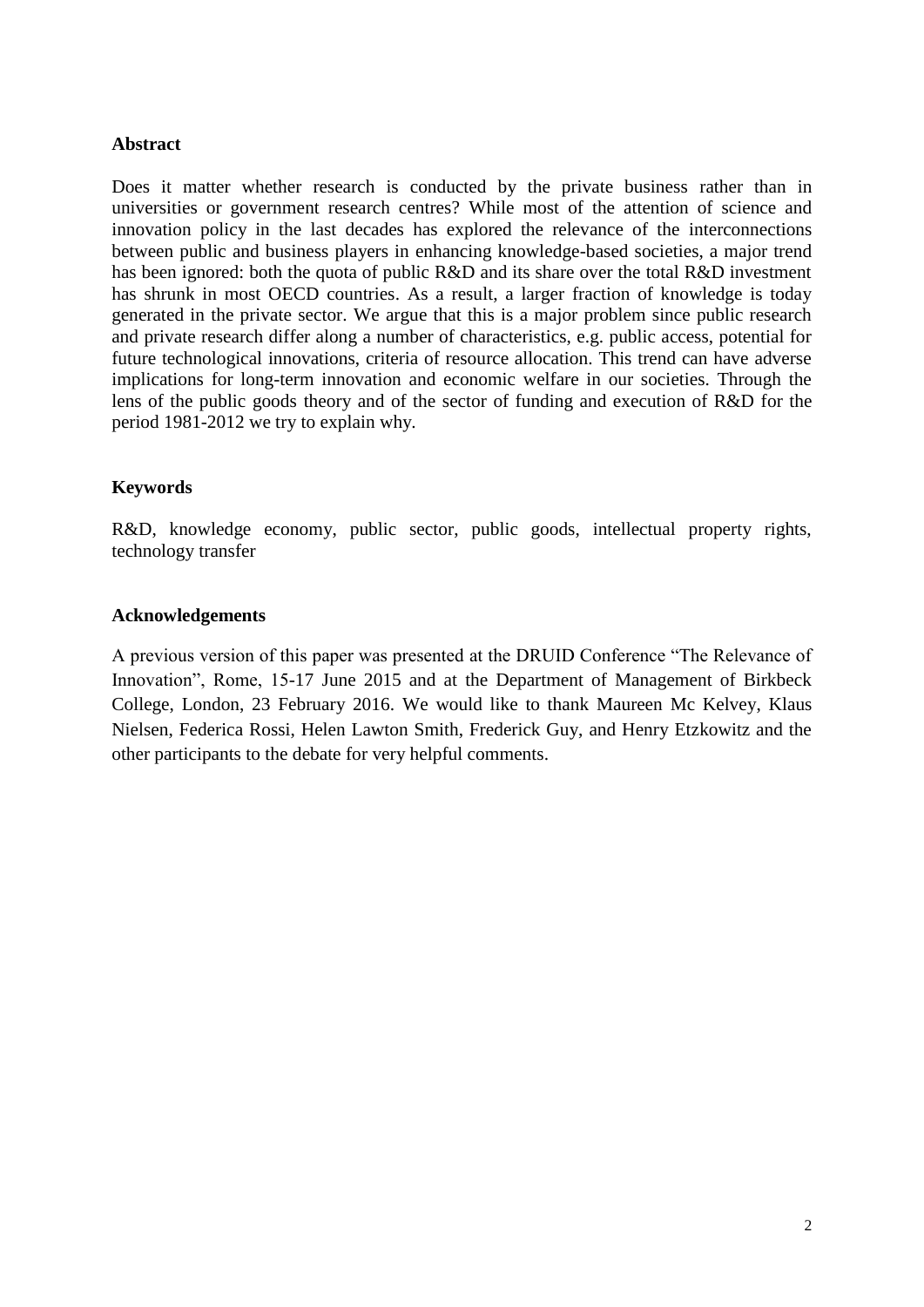# **1. Introduction: the shift from public R&D to business R&D**

In the last decades a major attack has been directed against the public sector. Everything labelled public – from hospitals to drinking fountains, from airports to motorways – has been described as inefficient, costly and ultimately useless. This is hardly a solely intellectual fashion; it is strictly associated to an attempt to move as many as possible of these public infrastructures and their associated economic value to the profit-seeking sector. There have been important economic consequences: public expenditure has been reduced while many public utilities – from trains to telephones – have been privatised. This trend can be observed in virtually all advanced countries (see Megginson and Netter, 2001).

The realm of knowledge has not been immune from this overall mood. While governments and the business community continuously recognize the importance of knowledge and innovation as crucial components of economic development and human welfare, there has been a long-term trend to belittle the contribution of public institutions and to glorify the virtuous of business investment (see the enthusiastic call for the downsizing of public R&D by Kealey, 1996; and the critical rejoinder by David, 1997). This is reflected in the most visible and measurable component of knowledge creation, namely the resources devoted to Research and Development (R&D). Figures 1 and 2 report the data for, respectively, industry and government financed R&D. In most OECD countries a significant shift in the effort to finance public R&D has occurred: from 1981 to 2013 the share of public-financed R&D to GDP has been reduced from 0.82 per cent to 0.67 per cent. By contrast, the industry-financed R&D has increased from 0.96 per cent of GDP in 1981 to 1.44 per cent in 2013 (see also Table 1). There are significant differences across countries. Japan and South Korea exhibit a virtuous trend where both the business and the government have increased their own R&D expenditure; in South Korea, particularly, the government expenditure increase has been spectacular. In the US, the UK, Canada, France and Germany, by contrast, we assist simultaneously to the growth of industry-financed R&D and to the decline of governmentfinanced R&D. The temporary slowdown in Germany can be attributed to the unification of 1989, while for the UK it has to be noted that a larger fraction of private-financed R&D come from foreign sources and therefore it is not accounted for in these figures (see note on Table 2).

### **Table 1**

|                      | Industry-financed GERD as a<br>percentage of GDP | Government-financed GERD as a<br>percentage of GDP |
|----------------------|--------------------------------------------------|----------------------------------------------------|
|                      | rate of change 1981-2013                         | rate of change 1981-2013                           |
| Canada               | 53.06%                                           | $-6.56%$                                           |
| France               | 63.16%                                           | $-21.21%$                                          |
| Germany              | 38.81%                                           | $-13.27%$                                          |
| Italy                | 33.33%                                           | 38.46%                                             |
| Japan                | 85.82%                                           | 15.38%                                             |
| South Korea*         | 86.90%                                           | 126.19%                                            |
| United Kingdom       | $-19.15%$                                        | $-59.26%$                                          |
| <b>United States</b> | 48.21%                                           | $-29.63%$                                          |
| OECD - Total         | 50.00%                                           | $-18.29%$                                          |

Gross R&D (GERD) expenditure as a percentage of GDP by source of funds (G-7 countries plus South Korea and OECD average), rate of change 1981-2013

Source: OECD Main Science and Technology Indicators (MSTI). Note: Data for South Korea refer to 1995 instead of 1981.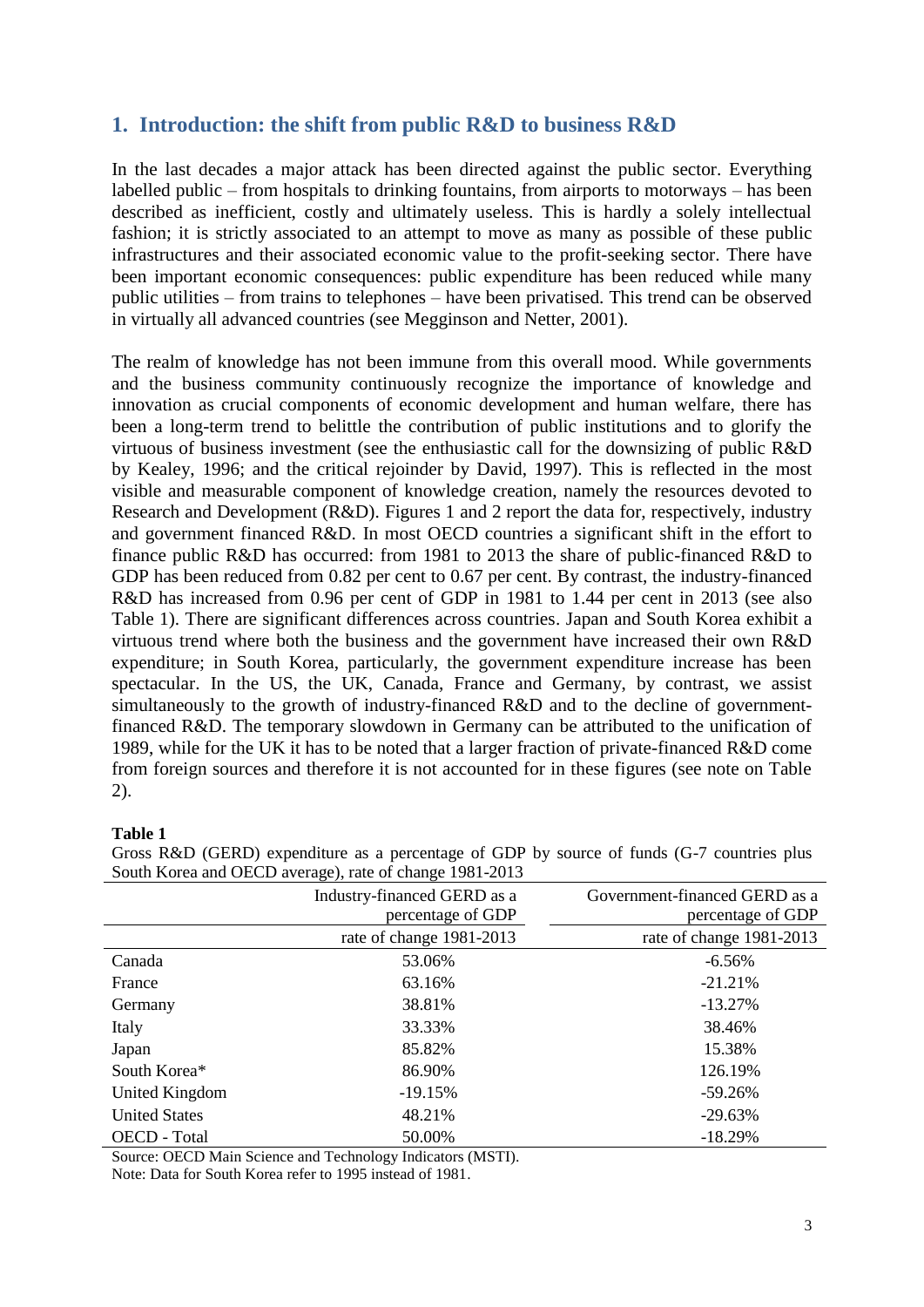

**Fig. 1** Industry-financed GERD as a percentage of GDP, 1981-2013 (selected countries)

Source: Elaboration on OECD Main Science and Technology Indicators (MSTI).

The consequence on the composition of R&D is remarkable (Table 2). On the one hand, the percentage of gross expenditure of R&D financed by the government has, in the OECD, shrunk from 44.2 per cent in 1981 to 28.3 per cent in 2013. The drop has been considerable in every country, particularly in the UK and in the US, while South Korea represents the only exception. On the other hand, the percentage of gross expenditure financed by industry has increased from 51.6 per cent of 1981 to 60.8 per cent of 2013. The increase is particularly strong in the US, Germany, and the UK. These trends show a clear structural change: the business sector is becoming more and more important in knowledge creation, while the public sector is slowly retracting (on this trend see also Conceicao et al., 2004; Dinges et al., 2007; Van Pottelsberghe De La Potterie, 2008).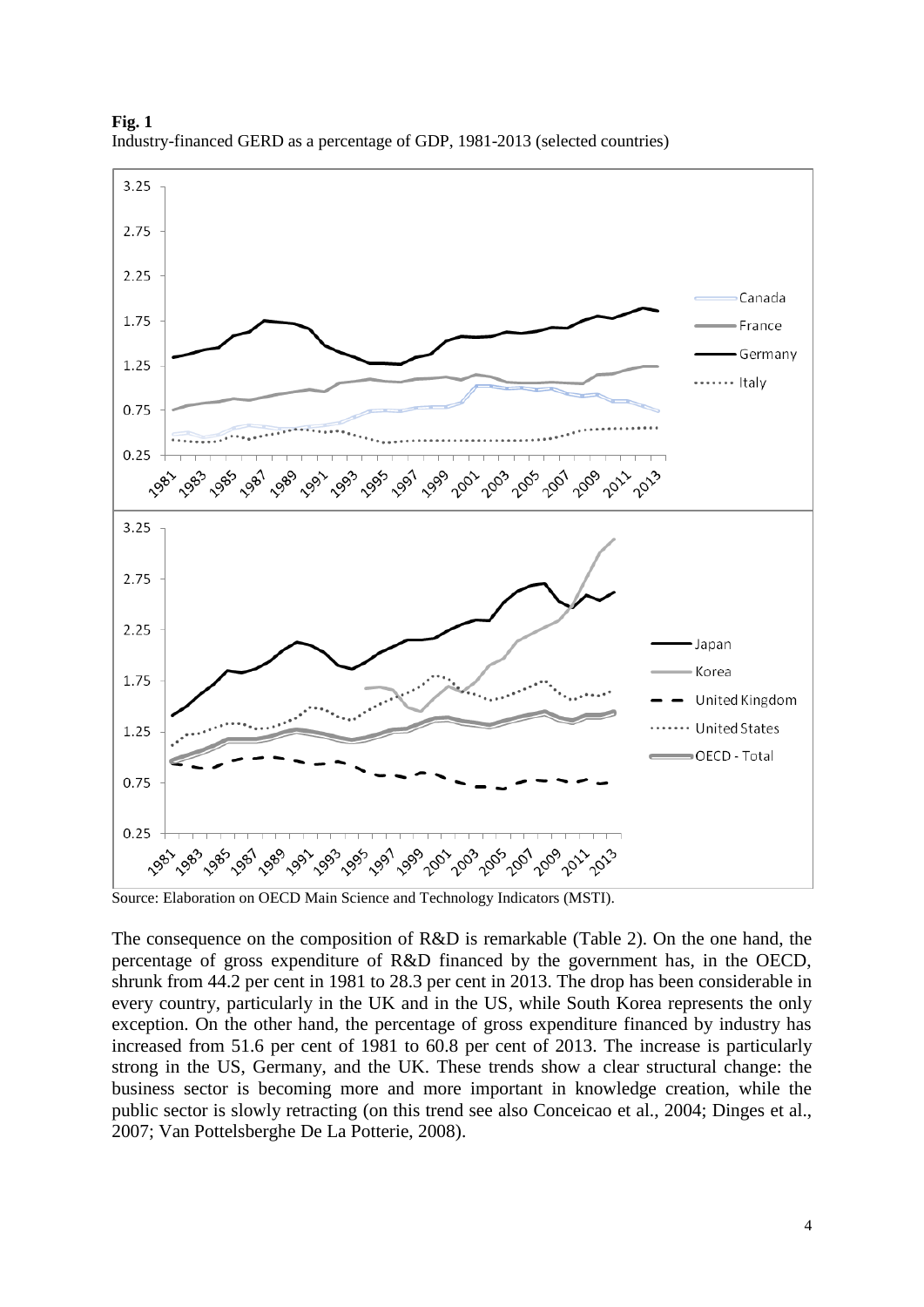

**Fig. 2** Government-financed GERD as a percentage of GDP, 1981-2013 (selected countries)

Most of the attention of science and innovation policy in the last decades has been directed towards the relevance of the interconnections between universities, industry and the governments (as in the Triple Helix view) (Colombo et al., 2011; Etzkowitz and Leydesdorff, 2000; Lawton Smith and Bagchi-Sen, 2010; Sarpong et al., 2015), and the major institutional transformations that have followed in the production of knowledge (exemplified in the Mode 2 knowledge production) (Gibbons et al., 1994). University-industry linkages have become imperative and ubiquitous in the political agenda as a means to boost technology transfer and for improving training in skills required by the industry (D'Este et al., 2013; Gander, 1986; Hsu et al., 2015; Perkmann et al., 2013). Much less concern has been devoted to the overall

Source: Elaboration on OECD Main Science and Technology Indicators (MSTI).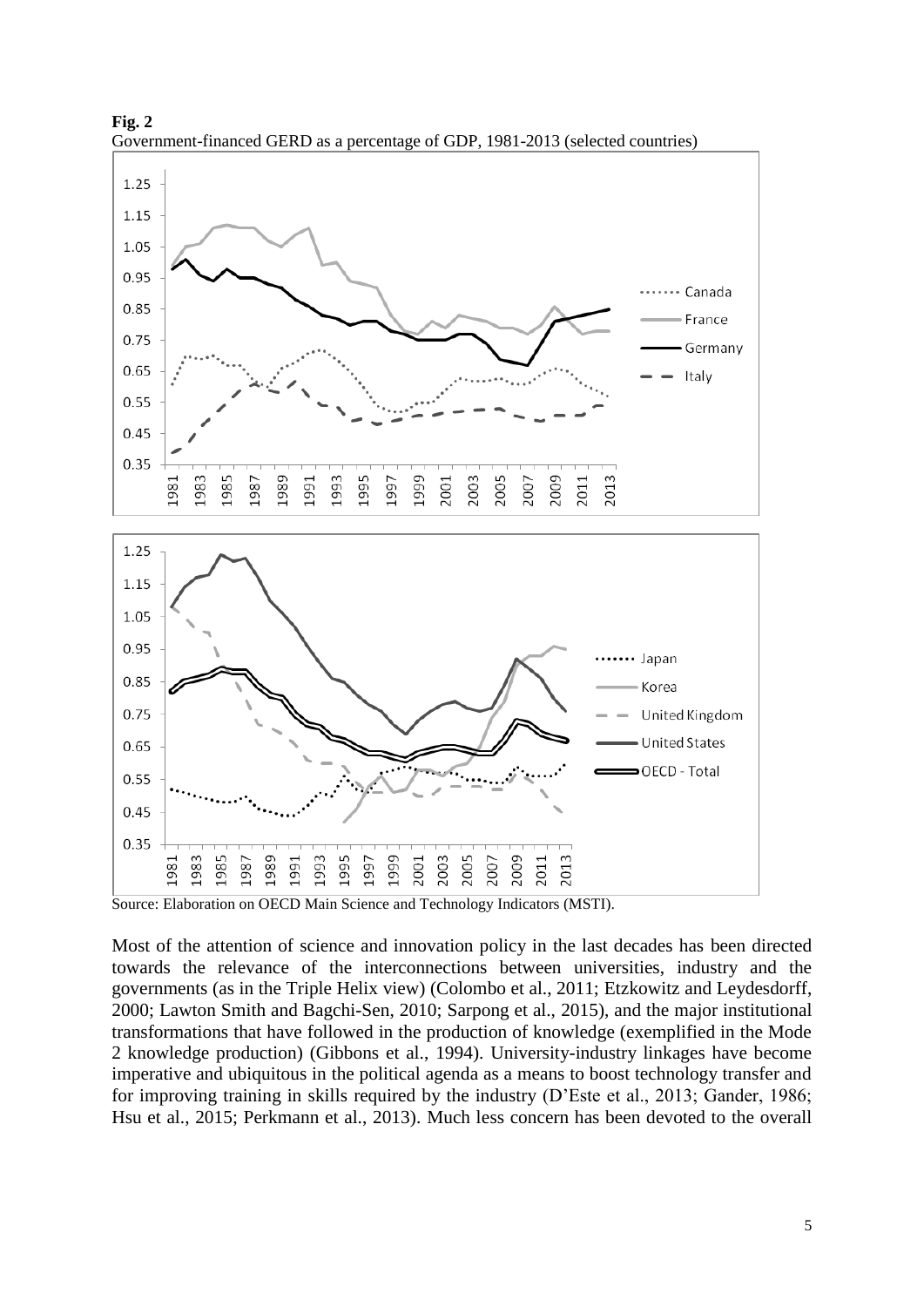shrinking of public research and to its main effect on innovation, long-term economic growth and social welfare (Conceicao et al., 2004). 1

#### **Table 2**

 $\overline{a}$ 

Percentage of Gross R&D (GERD) expenditure by source of funds (G-7 countries plus South Korea countries and OECD average)

|                      | Percentage of GERD financed by<br>industry |               |            |       | Percentage of GERD financed by<br>government |            |  |  |
|----------------------|--------------------------------------------|---------------|------------|-------|----------------------------------------------|------------|--|--|
| year                 | 1981<br>2013<br>rate of change             |               | 1981       | 2013  | rate of change                               |            |  |  |
| Canada               | 40.77                                      | 46.45         | 13.93%     | 50.61 | 34.86                                        | $-31.12%$  |  |  |
| France               | 40.92                                      | 55.38         | 35.34%     | 53.4  | 34.97                                        | $-34.51%$  |  |  |
| Germany              | 56.85                                      | 65.21         | 14.71%     | 41.79 | 29.78                                        | $-28.74%$  |  |  |
| Italy                | 50.08                                      | 44.29         | $-11.56\%$ | 47.21 | 42.55                                        | $-9.87\%$  |  |  |
| Japan                | 67.71                                      | 75.48         | 11.48%     | 24.91 | 17.30                                        | $-30.55\%$ |  |  |
| South Korea*         | 76.26                                      | 75.68         | $-0.76%$   | 19.04 | 22.83                                        | 19.91%     |  |  |
| United Kingdom       | 42.05                                      | 46.55 $(70)*$ | 10.70%     | 48.1  | 26.99                                        | $-43.89%$  |  |  |
| <b>United States</b> | 49.41                                      | 60.85         | 23.15%     | 47.8  | 27.75                                        | $-41.95%$  |  |  |
| <b>OECD</b> - Total  | 51.64                                      | 60.76         | 17.66%     | 44.19 | 28.28                                        | $-36.00\%$ |  |  |

Source: OECD Main Science and Technology Indicators (MSTI). Data for South Korea refer to 1995 instead of 1981; the sum of the shares does not add up to 100% since there are other minor sources that are not considered, namely "other national sources" and "abroad". In the UK a significant higher proportion of R&D funding comes from overseas. When this is taken into account the share of private-funded R&D stands at 70% (Economic Insight, 2015, p. 7).

The so often anticipated knowledge economy is on its way, at least judging from the resources devoted to R&D and other scientific, technological and engineering activities, but the profit seeking sector is gaining positions at the expenses of the public sector. Is this a problem? Two optimist arguments support the view that this is not such a trouble. The first states that this is irrelevant provided that new knowledge is generated. The important thing is that we know more things and we invest enough resources for it while it is less relevant if new discoveries and inventions are made by public or business players. The second is that the private sector is more efficient than the public sector, and research carried out in the latter has greater impact on business innovation performance and on countries' competitiveness. If the business sector proves to be more efficient in the way it generates knowledge, there is no reason why this should be kept within the public sector. Therefore, our research question is: *does it matter whether research is conducted in universities or government research centres, rather than by the private business?*

We will argue that the so often applauded current privatisation of research activity and knowledge (see Kealey, 1996; Ridley, 2015) can have major consequences on innovation and, ultimately, on long-term economic growth and social welfare*.* <sup>2</sup> One of the central reasons why the threat to knowledge augmenting is largely ignored or under-estimated is associated to an unclear understanding of the economic characteristics of knowledge. In this paper we first develop an analysis of the differences between knowledge generated in the public sector and knowledge generated in the private sector. On the ground of data on R&D expenditure in OECD countries we discuss a number of implications for innovation and

<sup>&</sup>lt;sup>1</sup> For a recent array of contributions on science and technology policy see Crespi and Quatraro (2013) and the related special issue on Systemic technology policies: Issues and instruments.

 $2^2$  For opinions which goes against the stream see Mazzuccato (2013) and M.I.T. (2015).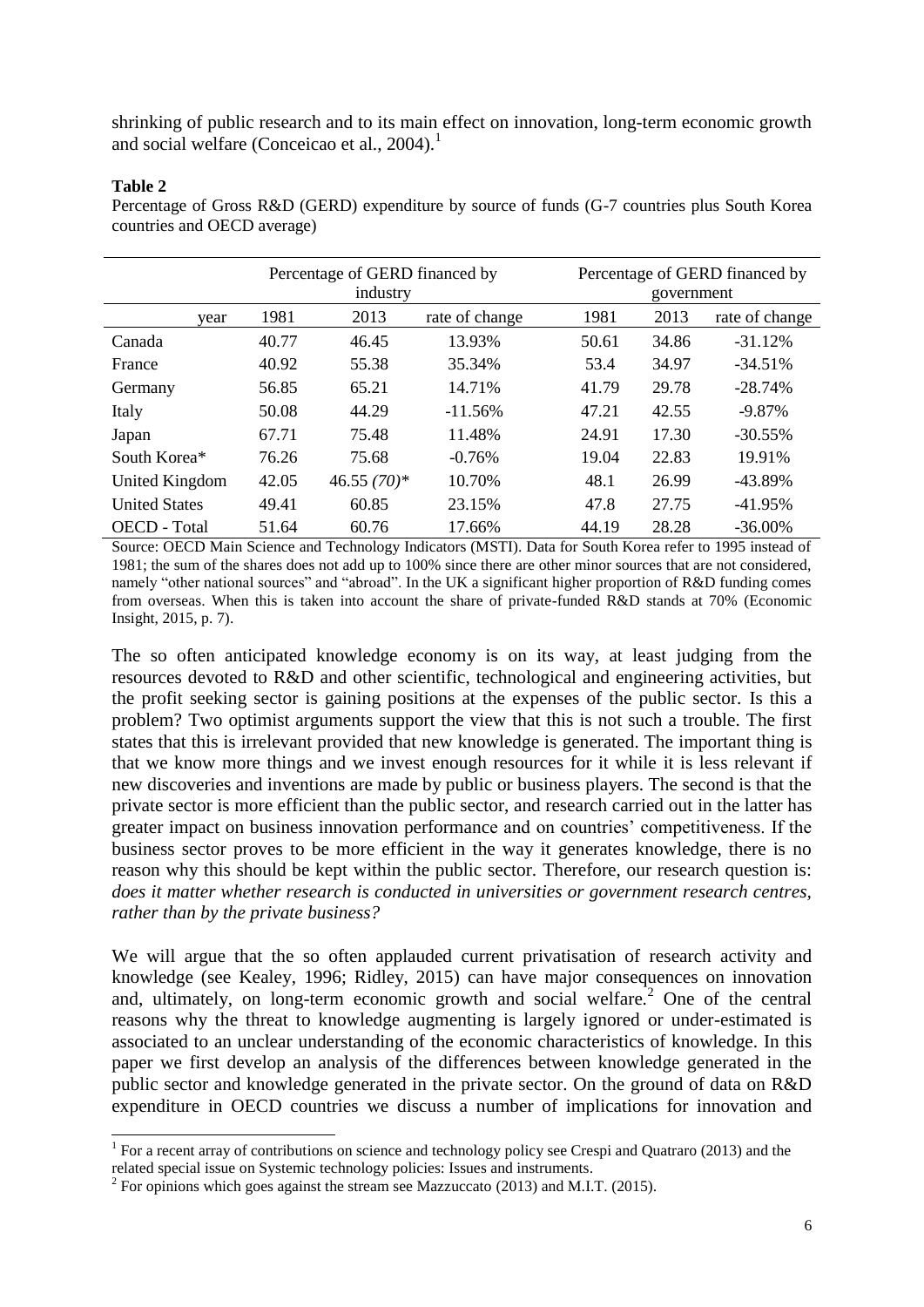science policy. We will argue that it does matter *where* knowledge is produced: knowledge produced in the public sector has very different economic characteristics compared to knowledge produced in the business sector. When this is taken into account, the change in the composition between public and private research has consequences for the current and future pace of technological innovation and long-term economic growth.

This paper is related to a broad discussion which is taking place both in the academy and in policy circles: is science, thought its application to technological innovation, an essential engine of long-term economic growth? (Deiaco et al., 2012; Havas, 2008). The emergence of a new institutional reconfiguration of universities, as increasingly nested into the economic production process along with the industry and the government has been described as a major break in the production of knowledge, as in the "Mode 2" (Etzkowitz and Leydesdorff, 2000) or as an emerging system in which public and private institutions tend to overlap, as in the "Triple Helix" view (Leydesdorff and Etzkowitz, 1996). According to these scholars, these major changes have basically blurred the functional differentiation between *science and markets*, and that between *public and private* (Leydesdorff and Etzkowitz, 1996).

A recent contribution by Mariana Mazzucato has re-fuelled the debate about the role that the state, through investment in basic science, has played for technological development in the industry, somehow restating the value of the linear model of innovation (Balconi et al., 2010; Godin, 2006). We are therefore addressing the much heated debate about the economic relevance of the public funding of science. On the one hand, scientists have been concerned in recent years not only about the downsizing of funding for public research, but also that governments "have been overemphasizing 'translational research' (e.g. research intended to result in a product or the improvement of a product) at the expense of basic research" (Orac, 2015). On the other hand there are those attacking, in fact, the basis of the linear model of innovation – or better the 'vulgar science-push' version of it (David, 1997) - as we can read from an influential editorial that appeared on the *Wall Street Journal*: "Politicians believe that innovation can be turned on and off like a tap: You start with pure scientific insights, which then get translated into applied science, which in turn become useful technology. So what you must do, as a patriotic legislator, is to ensure that there is a ready supply of money to scientists on the top floor of their ivory towers, and lo and behold, technology will come clanking out of the pipe at the bottom of the tower" (Ridley, 2015). In brief, this debate opposes those arguing that government-funded basic research is an idle path toward innovations and that the market can do it better, to others countering that publicly-funded research provides benefits which cannot be substituted by private research. In the end, the debate seems to boil down to differences in opinion about *how much science should be publicly or privately funded*. This is what we are concerned about in this paper.

In the next section we develop our analytical distinction about public-generated and privategenerated knowledge. In the third section we analyse data on public and private R&D. Section four puts forward some implications of our findings, while section five discusses our results in relation to the research in this field and concludes.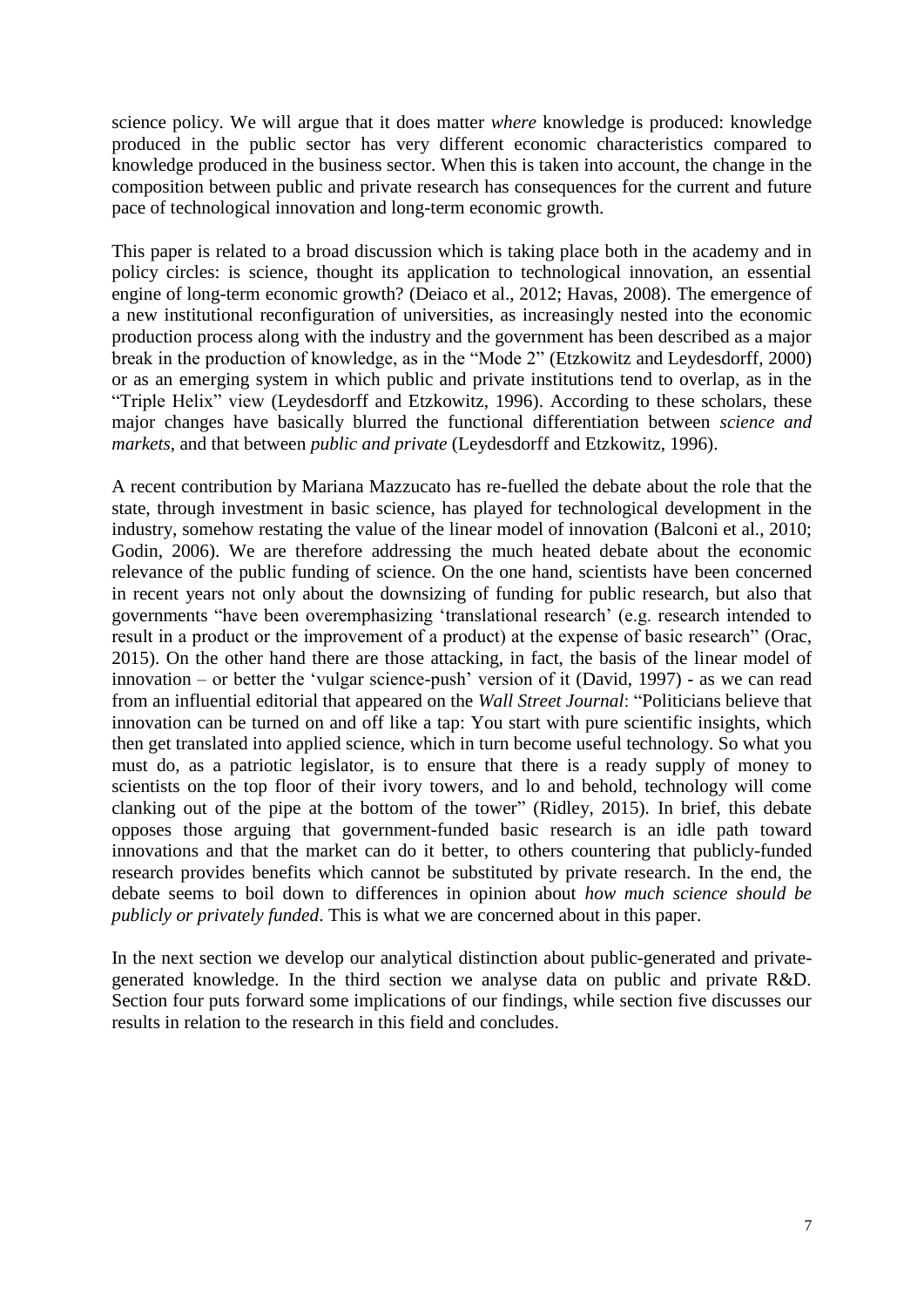# **2. Beyond the knowledge-as-a-Public-Good view: an analytical framework of public-generated knowledge and private-generated knowledge**

For many years knowledge has been considered to be a public good. Economics Nobel Prize winner Kenneth Arrow (1962) contributed to disseminate this view in one of the most cited articles in the economics of innovation, arguing that knowledge is costly to produce but could be disseminated as information at zero or very low costs. This view is rather persistent if it was re-stated by another authoritative Nobel Prize winner such as Joseph Stiglitz (1999). This view has been developed within the classic welfare economics perspective in which the public-good characteristics of knowledge lead to under-investment in the private sector, a market failure which could be solved either by assigning (intellectual) property rights to the inventor or with the intervention of the public sector (Arrow 1962. For a review, see Archibugi and Filippetti, 2015b).

While that theory addressed the problem of the optimal level of the *production* of knowledge, it did not consider the problem of the *diffusion* of knowledge. This is consistent with the assumption that knowledge could be considered a public-good: if this is the case, once it is generated it would spread throughout the economic system and the society thanks to its characteristics of non-rivalry and non-excludability. However, a great body of research has demonstrated that knowledge has both public and private components (Callon, 1994; Nelson, 1989; Pavitt, 1987). We stress that *public-generated* knowledge and *private-generated* knowledge have different economic characteristics, particularly in terms of the degree of rivalry and excludability. This in turn shapes the diffusion process and the subsequent generation of knowledge and innovation. The way in which knowledge production is funded – public or business - does matter for subsequent application for innovation. In particular, the differences in: *A)* resources allocation; *B*) excludability in consumption; and *C*) excludability in production should be considered. Table 3 summarizes some fundamental differences between public-generated and private-generated knowledge.

*A.* There is a great difference between *public-generated* and *private-generated* allocation of resources for knowledge. Indeed, one of the criteria identified by Ostrom and Ostrom (1999) to divide private and public goods is precisely the allocation mechanism. According to their classification, a good is *private* if the allocation mechanisms are made primarily by *market mechanisms;* by contrast, a good is *public* if the allocation decisions are made primarily *by political process.* According to this definition, private-generated knowledge would clearly be regarded as a *private* good.

The allocation of resources for R&D is a key determinant of the possible outcome and future development of science. It is the allocation of resources that determines the direction of scientific discovery, although with some degree of uncertainty that is inherent to any discovery process. For instance, it is well known that "serendipity" (Gilles, 2015) is a key characteristic of science, especially basic science. But it is hard to get a cure for cancer by doing research in cosmetics, while it is more likely to get some fundamental medical discoveries by doing basic research on genes and cells. As a matter of fact, new anti-cancer therapies stemmed from federally-funded basic research into the fundamental working of cells in the USA (M.I.T., 2015). Nobel Laureate Arthur Kornberg put this very well: "The pursuit of curiosity about the basic facts of nature has proven to be the route by which the successful drugs and devices of modern medicine were most often discovered".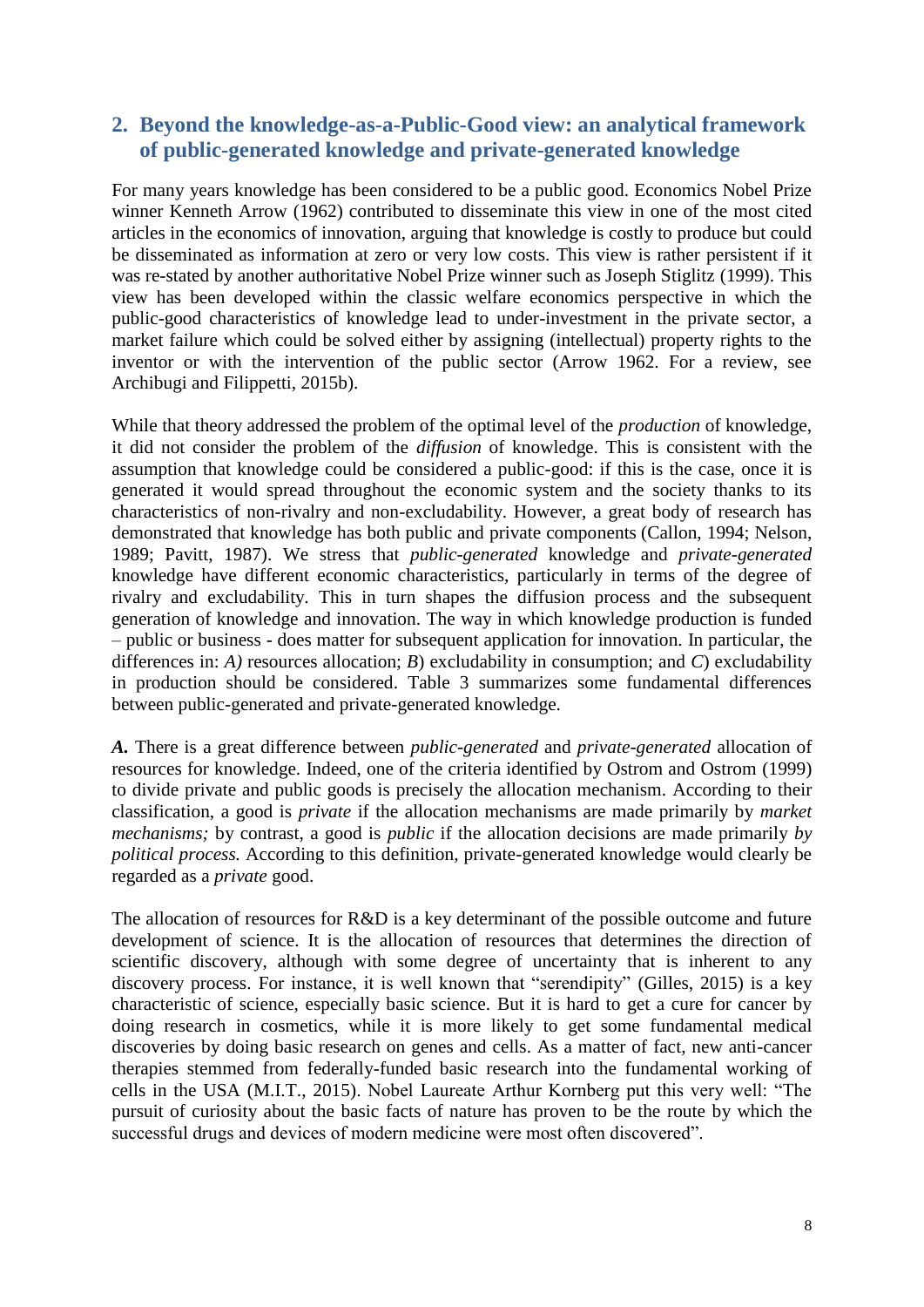#### **Table 3** Economic differences between *private-generated* and *public-generated* knowledge

|    | <b>Private-generated knowledge</b>                                                                                                                              | <b>Public-generated knowledge</b>                                                                                                                                                         |  |  |
|----|-----------------------------------------------------------------------------------------------------------------------------------------------------------------|-------------------------------------------------------------------------------------------------------------------------------------------------------------------------------------------|--|--|
| A. | Resources allocated through market<br>mechanism.<br>The main purpose is to contribute to profits<br>though knowledge-based products, services<br>and processes. | Resources allocated through political<br>process.<br>The main purpose is to contribute to the<br>advancement of knowledge and social<br>welfare.                                          |  |  |
| B. | Excludability in consumption pursued<br>through active strategies such as industrial<br>secrecy and proprietary forms of intellectual<br>property.              | Non-excludability in consumption<br>implemented through technology transfer<br>policies and full disclosure (e.g. open<br>science and non-proprietary forms of<br>intellectual property). |  |  |
|    | Excludability in production associated to<br>firm-specific technical knowledge and tacit<br>knowledge.                                                          | Non-excludability in production actively<br>sought reducing tacit knowledge.                                                                                                              |  |  |

Source: Authors elaboration

*B.* If knowledge were a pure public good, the only concern would be about the *nature* of the knowledge produced under the assumption that the business sector would direct its investment towards the more palatable areas for the market rather than those of greatest societal and scientific interest. But it would not create problems related to its social distribution and diffusion. However, the modern economics of science and innovation has rejected the idea that knowledge is a pure public good arguing that it has both private and public attributes (Callon, 1994; Nelson, 1989; Pavitt, 1987) and that a different balance occurs for each component.

Accepting the Arrow-Stiglitz view implies that knowledge is strictly non-excludable, while most of the industrial technology is largely firm-specific and it is difficult to be used elsewhere (Pavitt, 1987). At best, it depends on whether the focus is on generic knowledge or firm-specific knowledge. In the latter cases, when knowledge is about technological improvements that are very specific to the firm, knowledge is closer to a private good since it is easier for the firm to *exclude* others from using it (Nelson, 1989).

Economic agents may be willing to invest resources to generate knowledge only if they expect that they profit from it. And this leads profit-seeking agents to use technical and institutional devices to exclude potential users from the utilization of the knowledge they have generated. The literature on technological appropriation (Arundel, 2001; Cohen et al., 2000; Levin et al., 1987) has shown that there are a variety of methods, ranging from intellectual property rights to industrial secrecy that firms use to protect their inventive and innovative activities and to prevent the dissemination to actual and prospective competitors. These methods are very much industry-specific and guarantee partial protection, all of which tries to make imitation and dissemination more costly and difficult.

Therefore, there is a basic difference between the knowledge promoted by the public and the business sectors. While the former is generated with the purpose to be widely disseminated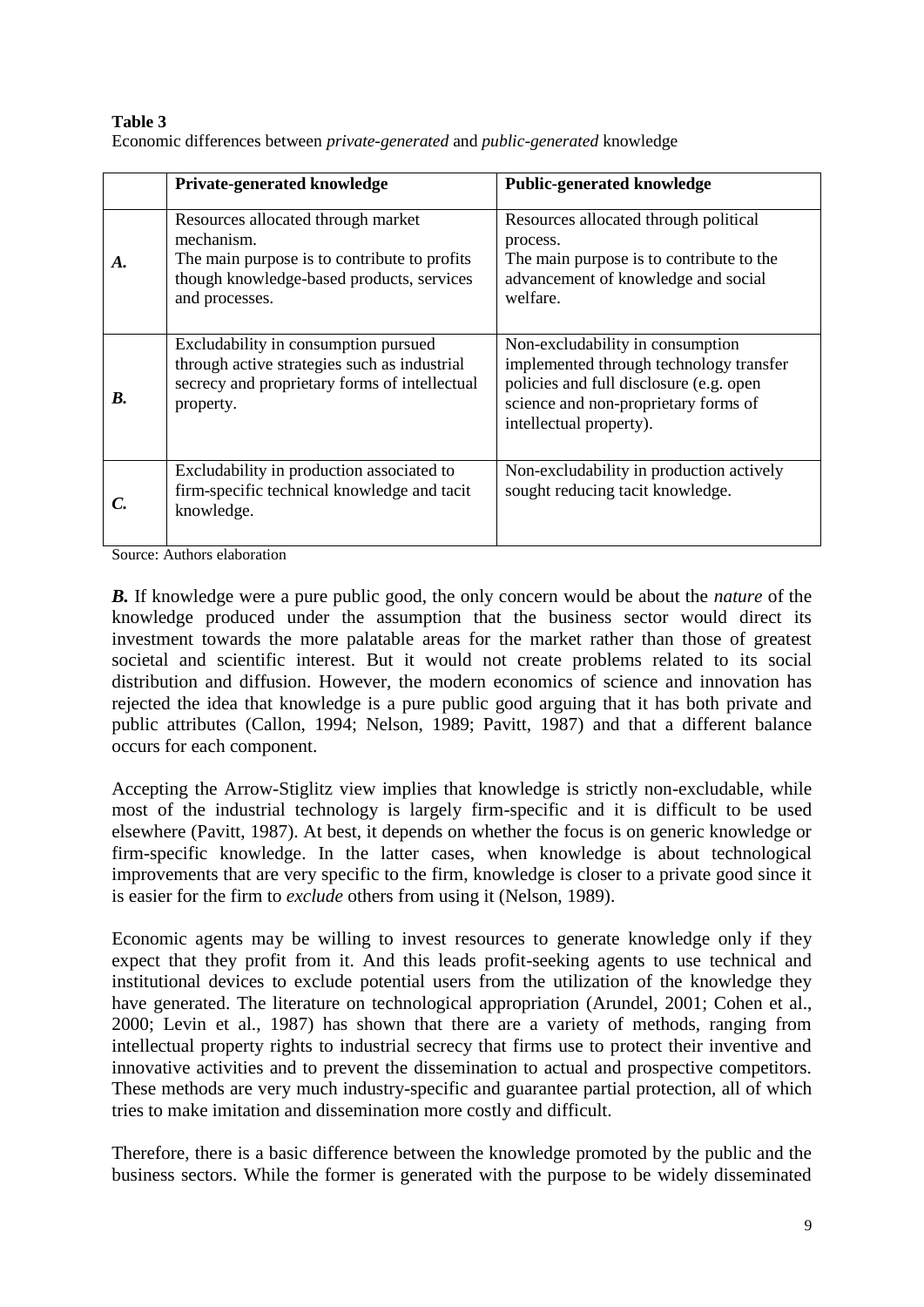and to be offered for use to most economic agents, the latter is financed taking into account that any result should be protected to make it as difficult as possible to imitate, replicate and disseminate it.<sup>3</sup> Disclosure strategies work in the opposite direction. While researchers in the private sector keep their results as secret as possible, in the public sector researchers rush to disclose them to establish a priority, since the latter represents a key mechanism in public science to establish extra-rewards (Dasgupta and David, 1994). Since public disclosure is a major desirable feature of research for the society, it is easy to see that in the case of public research the mechanism of priority and rewards align the incentive of the scientists to that of the society: the larger the social impact of the research, the higher the rewards for scientists.

*C.* Other major differences arise when one considers the role of tacit knowledge. As wellknown in every process of knowledge generation there is an explicit and a tacit component. While the former can be articulated and codified, the latter cannot (Cowan et al., 2000; Polanyi, 1966). This has great implication on the diffusion of knowledge. While explicit knowledge can be relatively easily transferred and re-used in different contexts, the process of tacit knowledge diffusion can take place only locally as it implies personal interactions. There are relevant differences between the public sector and the private sector to this regard. First, tacit knowledge is mostly associated to technical development, innovations, and improvements in production processes that take place within the firms. This not only reduces the share of codified knowledge diffused in the private sector, but also the opportunity to use the codified knowledge itself, since the application of such knowledge requires other tacit knowledge and more personal interaction (Faulkner et al., 1995). Conversely, by its very nature, the knowledge domain of basic research is formal (e.g. in the forms of experiments or computer simulations) and explicit. Results of research carried out in the public sector tend to be rigorously codified, as for instance into protocols or scientific articles, in order to be diffused, published and checked by the peer community. Second, even the tacit component of knowledge generated in the public sector is more likely to be diffused compared to that in the business sector. In fact, in the public domain researchers are continuously encouraged to engage in interactions thought meetings, collaborative projects, internships and other forms of interactions. Therefore while it is true that both the public research and private research produce tacit knowledge, a major difference is that business companies do not diffuse it, while this is deliberately done in the public sector (Pavitt, 1993).

*Similarities should not hide differences*. There are, of course, some important similarities between privately-produced and publicly-produced knowledge. The fact that knowledge is not protected through intellectual property rights or industrial secrecy is not sufficient to allow users to benefit from it. From the user perspective, there is a basic difference between knowledge freely available from the knowledge that can be used without costs (as rightly noted by Callon, 1994) and this applies to both public and business funded knowledge. Even when the knowledge is generated by public institutions that have the best intentions to diffuse it, this does not mean that potential users will be able to put it into practical use without sustaining additional costs devoted to learning and absorbing it. All the experience of technology transfer schemes shows that it is not enough that there is the intention of the producer to transfer the knowledge (Bozeman, 2000). Successful stories require that prospective users invest their own time and resources to absorb it through capacity building. Even when it is publicly funded and freely available, it is not a free meal.

<sup>&</sup>lt;sup>3</sup> It is well known for example that even if a publication of a patent should in principle allow others to replicate the invention, in fact, companies are quite successful in making this unlikely.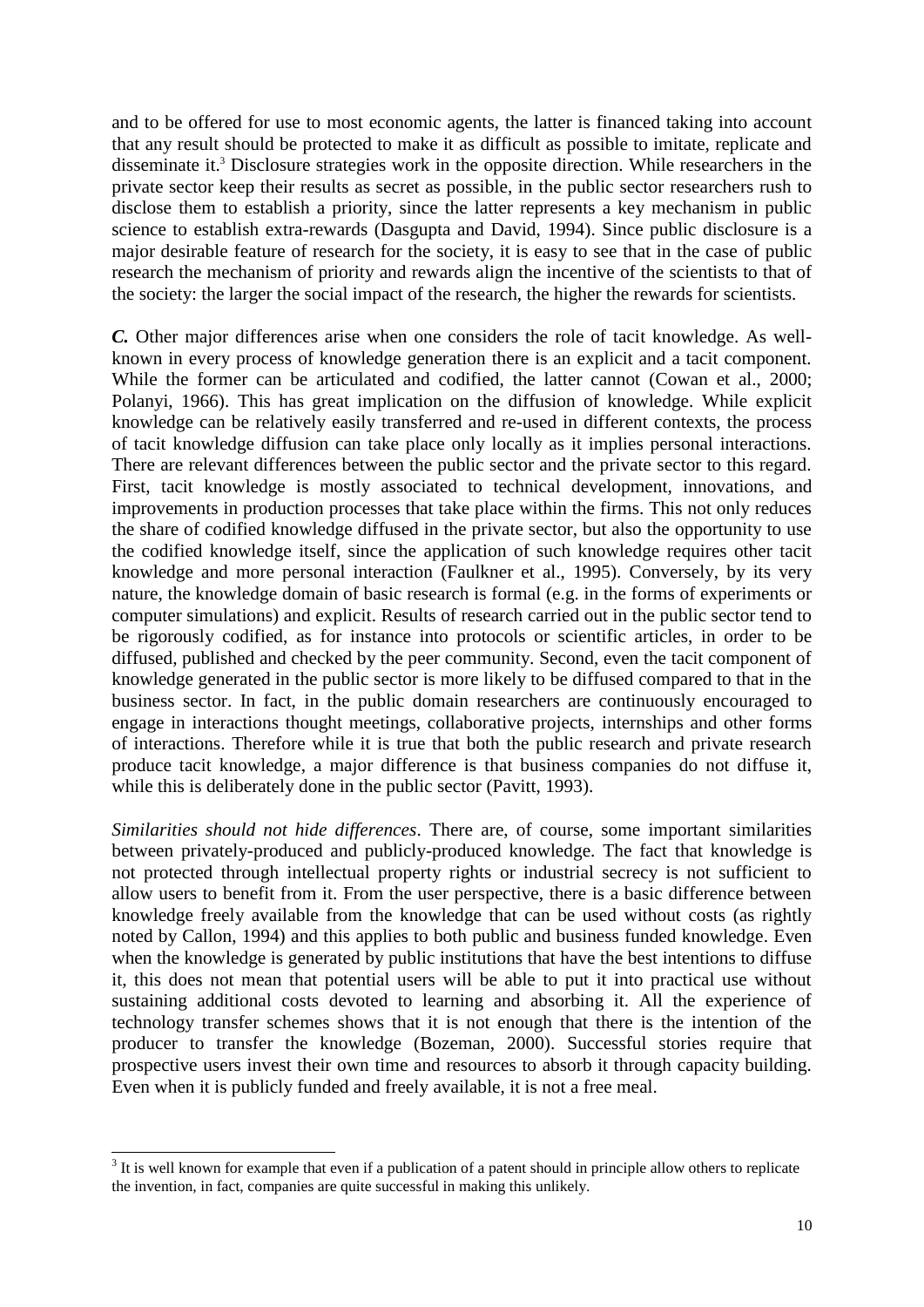We also know that, in spite of all efforts made by companies to protect their knowledge with a mixture of industrial secrecy and intellectual property rights, it is very difficult to prevent competitors and the public at large to use the knowledge. The Coca-Cola receipt has been well kept confidential but this has not prevented competitors to bring to the market substitute products, and the same applies to results with a higher knowledge-base in industries such as pharmaceutical to ICTs.

However, there is a difference in the degree of excludability between private and public knowledge which has enormous implications in terms of welfare when one considers a fundamental characteristic of learning: knowledge is that it is at the same time an output and the primary input for future knowledge and research. All prospective researchers and innovators build new knowledge on the shoulders of other previous researchers, drawing from the pool of knowledge that is socially available: the larger this pool of knowledge the greater the opportunities to explore new venues to solve.<sup>4</sup> By contrast, if the pool of ideas that are publicity available is smaller, this will reduce the technological opportunity available. Further, this also serves as an important set of signals of where to search for finding effective solutions to technical problems, in that it also suggests indirectly what does not work (David, 1997).

The business sector has been itself the greater benefiter of the public pool of knowledge. Nelson and Rosenberg (1994) have shown that that public R&D is not a substitute to business R&D, but rather an enhancer of it. Both the ICT industry and the bio-tech industry, the more innovative and dynamic industries over the past two decades, have enormously benefited from basic research done in the public sector (Guellec and Potterie, 2003; Mazzucato, 2013). Even big companies in the pharmaceutical and biotech industries that are provided with large R&D labs rely heavily on the results of basic research carried out in universities and public research centres (D'Este et al., 2013; Lane and Probert, 2007). In these industries, the intensity of university-industry collaborations precisely witnesses the importance that this pool of knowledge in the public sector plays for private companies.

The pool of publicly available knowledge affects also the *direction* of research. To the extent that the private sector succeeds in excluding some parts of the knowledge pool, researchers and prospective innovators will be induced to look for venues in which it is easier (and less costly) to have access to knowledge to build on it. This is a typical case in the bio-tech, and particularly in gene-based research. In this area, research has to make extensive use of database creation, but genes have been heavily and effectively patented. As a result, drug companies have been pushed away from promising line of research towards those that are less problematic in terms of intellectual property (Heller and Eisenberg, 1998).

We have therefore learnt that: i) it is not enough that some knowledge is financed by the public sector to make it a pure public good, and ii) in spite of many attempts made by the business sector to limit the leak-out of knowledge they generated, companies do not manage to make it a pure private good. However, it cannot be ignored the presence of radical differences between the two components. Increasing the business component at the expenses of the public one has a simple and straightforward effect: the generation of knowledge is becoming more and more a competitive process where the main objectives is to exclude

 $\overline{a}$ 

<sup>4</sup> This point has been raised, interestingly enough, by Dosi and Stiglitz (2013) who define knowledge as a *quasi*public good; see also Klevorick et al. (1995). For a review on the benefits of public research see also Salter and Martin (2001).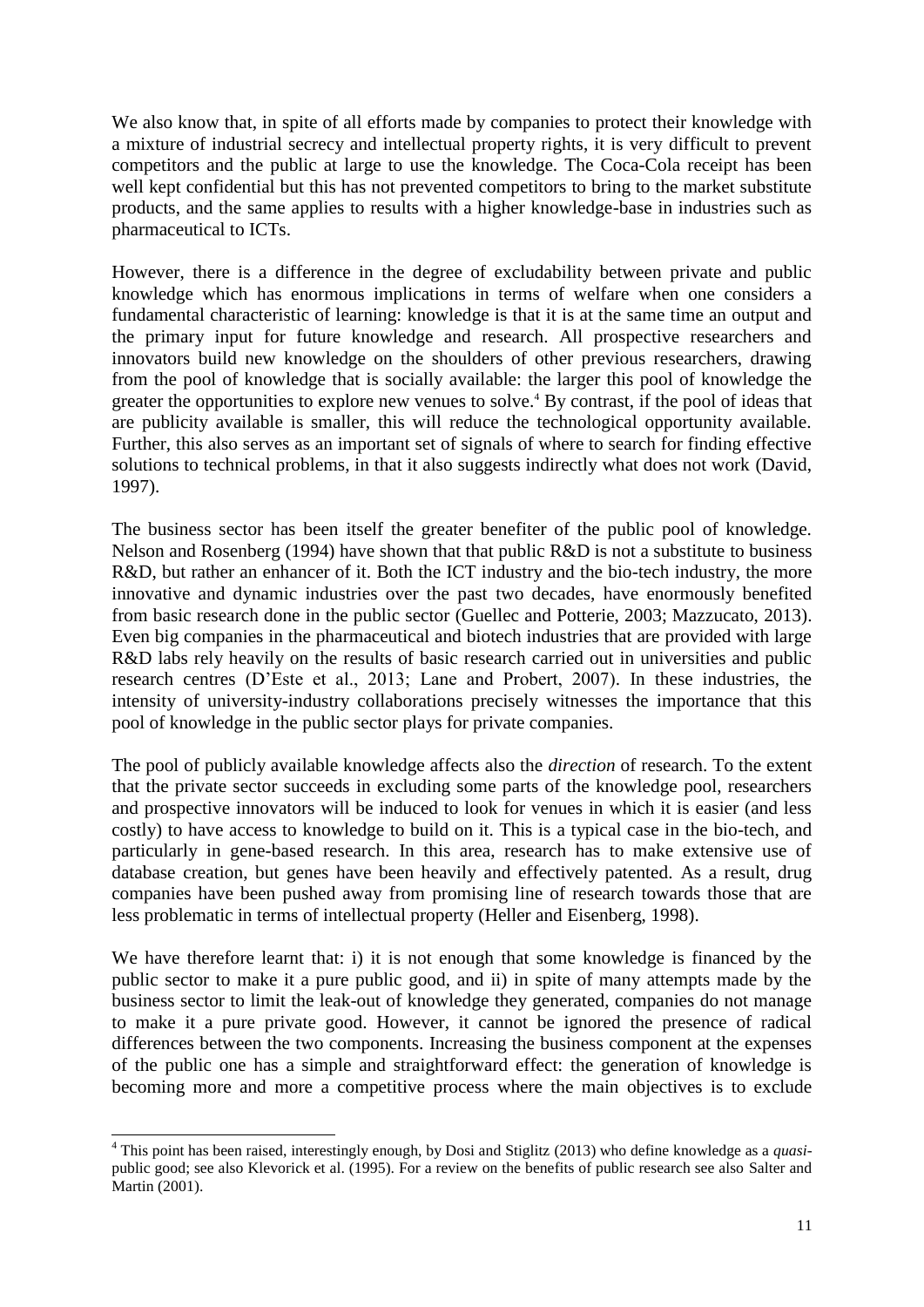rather than include users and this is precisely the opposite of what dominated the republic of science for centuries.

# **3. Sectors of financing and of performance of R&D**

The financing of knowledge generation is not the only predictor of its public and private outcomes. It is possible to be more specific by taking into account also the nature of the organizations where this knowledge is developed. As already identified in the Frascati Manual (OECD, 2015), the public and the business sectors perform indoor a substantial amount of activities, but not all of what they fund. Since funding does not overlap entirely with execution, R&D expenditure is classified by the sectors of financing and of performance. In reality, there are significant linkages among the public and the business sectors that are not captured by a disjunctive classification about financing and performance.

Figure 3 subdivides R&D expenditure in four main categories.<sup>5</sup> In the first box we find the R&D financed by public sources and also performed in public institutions: it comprises what governments provide to universities and public labs ranging from NASA to NHS. Within the public sector, a further break-down between the R&D carried out in governmental research centres and universities can be made. In most countries, universities are public institutions, in a few countries they have special status (in the UK they are civil corporations), in several countries, including the USA and Japan, they can be both public and private. Besides the juridical details, universities are mostly committed to the non-commercial knowledge and therefore we classify their R&D expenditure as public. The fourth box reports what companies do with their own money. The predominant rationale to invest in R&D is to support products, processes and services sold in the market. Companies do it with internal resources as part of competitive behaviour and try to make the knowledge generated as excludable as possible. A large portion of this knowledge, however, generates fall-outs and welfare gains; business R&D creates a lot of externalities.

Boxes two and three report the existence of interactions among public and business players that go beyond intellectual collaboration. On the one hand, the public sector often finances business R&D (Box 3) when it requires specific results or products which embody the knowledge. Cases of public procurement include government grants to business corporations to obtain military, space, medical or ICTs objectives. In other occasions, governments support the innovative activities of their companies for the positive externalities generated by business R&D. More often, governments support business performed R&D since this helps to foster their economic competitiveness, especially against foreign competitors. Conversely, Universities and other public research centres are more and more willing to carry out R&D for the business sector (Box 2).

1

<sup>&</sup>lt;sup>5</sup> In fact, the OECD provides a more detailed statistical classification. The sector of financing, besides government and the business enterprises also includes R&D financed from abroad and from other national sources (comprising the non-profit sector). The sector of performance is further disaggregated in the business, higher education, government and private non-profit sectors. In order to obtain a two-by-two matrix which reflects the public-private sectors, government R&D and higher education R&D have been aggregated in table 4.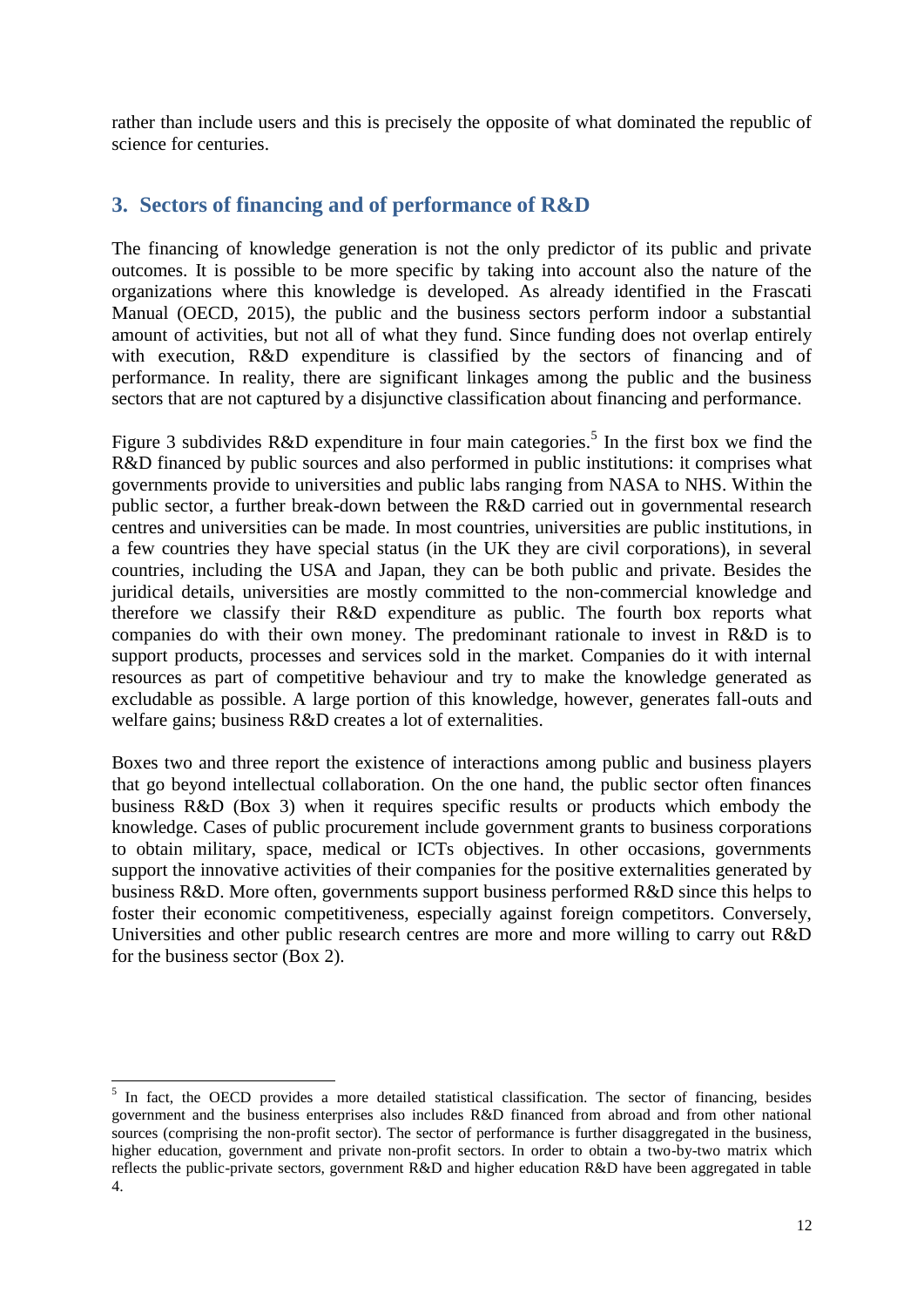**Fig. 3** R&D by sector of financing and sector of performance

|                          |          | <b>Sector of performance</b>                                                                                                                            |                                                                                                                                                                                     |  |  |
|--------------------------|----------|---------------------------------------------------------------------------------------------------------------------------------------------------------|-------------------------------------------------------------------------------------------------------------------------------------------------------------------------------------|--|--|
|                          |          | public                                                                                                                                                  | business                                                                                                                                                                            |  |  |
| <b>Source of funding</b> | public   | 1)<br>Generation of pure<br>goods;<br>Public priorities;<br>Policies of<br>dissemination and<br>technology transfer;<br>Public allocation<br>mechanism. | 3)<br>Private-public procurement;<br>Efficiency;<br>Mixed allocation mechanisms.                                                                                                    |  |  |
|                          | business | 2)<br>Triple-helix<br>mechanism;<br>Mixed allocation<br>mechanisms.                                                                                     | 4)<br>Knowledge with public and<br>private characteristics;<br>Private priorities;<br>Market allocation mechanisms;<br>Active excludability through<br>industrial secrecy and IPRs. |  |  |

Source: Authors elaboration on the basis of OECD (2002).

Table 4 reports the subdivision of R&D resources according to the criteria indicated in Figure 2 for eight OECD countries for 1981 and 2012. This allows following how the composition of R&D expenditure has changed across different national innovation systems.

*Box 1 – Publicly funded and performed R&D*. These resources are directly steered by public priorities and should correspond to the generation of pure public goods since the government target is to disseminate as much as possible the outcome of R&D programmes to the public at large and should therefore aim to remove barriers to acquire the new expertise. The landing on the moon in the 1960s and the war on cancer in 1970s, just to cite two major US science policy priorities, were mostly carried out with publicly funded and performed R&D and large part of the outcomes were made publicly available.

Table 4 shows a drop of the share publicly funded and performed R&D in the period 1981- 2012. The decrease has occurred in Canada, France, Germany, Japan, and the US. By, contrast, it has remained stable in Italy and the UK. A simple average among these countries (excluding South Korea) indicates that the share of the public-public R&D expenditure drops from 37.5% to 33.1%.

The reduction of the share of publicly funded and performed R&D should raise concern: the benefits of knowledge in the next decades will be lower and there is the risk that what the populace perceive as major priorities, especially in fields such as health and environment will get lower resources than they should be. Even in terms of sustaining business opportunities, it should be reminded that entire industries, including ICTs and Bio-tech, started from a few basic discoveries and inventions done in the public sector and that have been developed and commercialized, sometimes after decades, within companies (see Mazuccato, 2013). The scientific openings generated by public R&D have often stimulated companies to carry out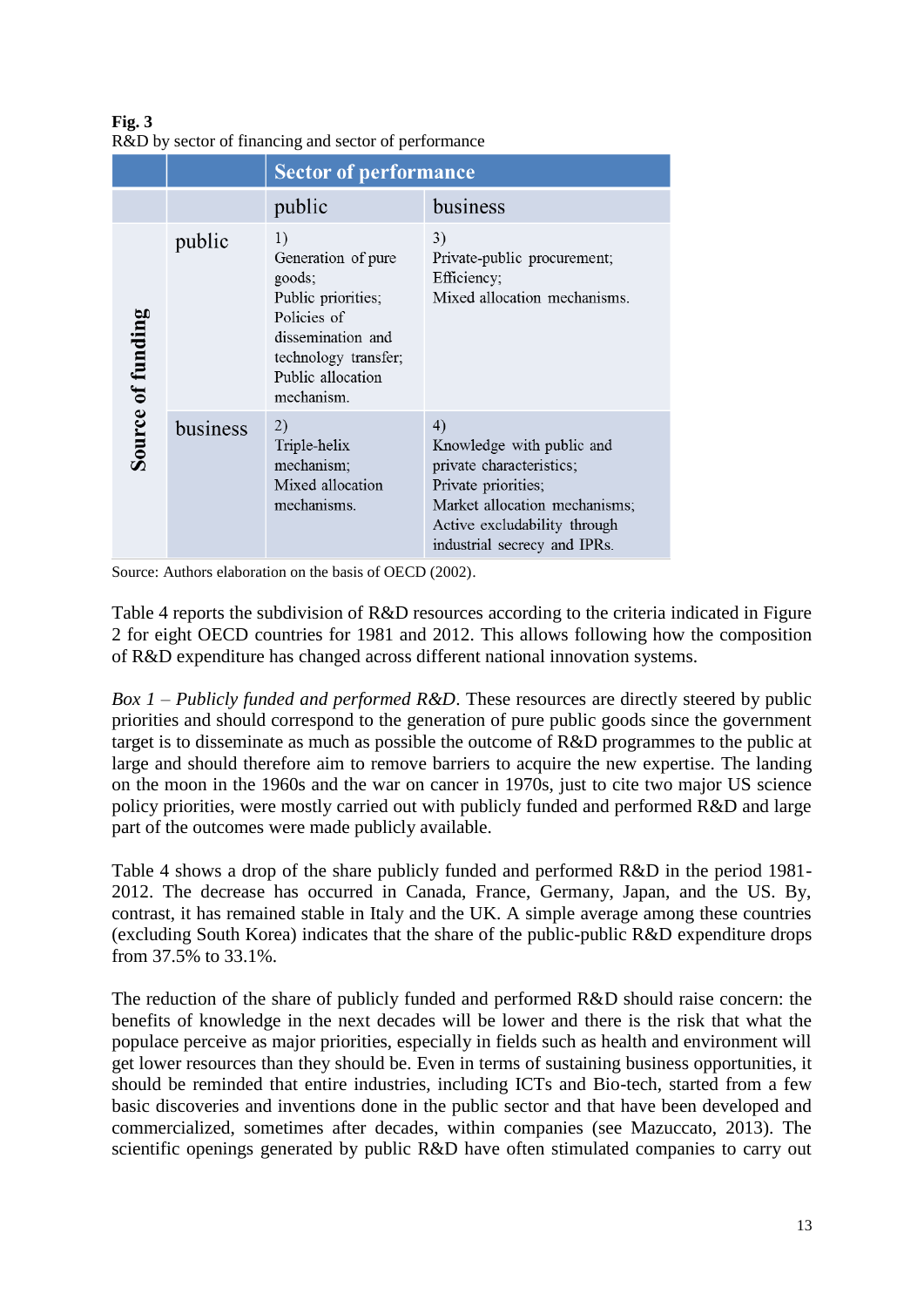commercial follow-ups finalized to introduce technological innovations, thus also contributing to the expansion of total R&D expenditure (Rosenberg and Nelson, 1994). Can publicly funded and performed R&D be subtracted to the public domain and therefore lose some of the properties of pure public good? This depends very much from the objectives and strategies carried out by the government; research associated to military and security objectives has traditionally been kept out from the public domain. But also civilian R&D can be subtracted to the public domain: since the Bayh-Dole act was approved in the 1980, the US government has allowed individual scientists and Universities to privatize inventions made with public funding through IPRs. The number of patents taken by Universities has steadily increased, making the use of publicly funded knowledge more often excludable than before (Lissoni et al., 2008).

After the Bayh-Dole was introduced in the USA, several other countries have imitated it (Grimaldi et al., 2011). The supporters of the Bayh-Dole act argue that this privatisation of publicly funded knowledge has increased the dissemination: by providing an additional incentive besides the academic glory, it is more likely that the results achieved are not kept sleeping, and that academic inventors actively seek opportunities to deliver the outcomes to the market and to society at large (Geuna and Rossi, 2011). The Bayh-Dole legislation is an attempt to transform inventions into innovations, to motivate academe to be more active in technology transfer and empirical analyses have confirmed its effectiveness.

Publicly funded and performed R&D is the closest to be a pure public good. The economic benefits of knowledge will not be collected if it is reduced. To promote the maximum diffusion, actions for capacity building in prospective users should be combined to policies that transfer IPRs to inventors.

*Box 2 – Business funded and publicly performed R&D.* It is good news when companies finance research in universities and public research centres. Often, companies require and obtain that the outcome of the R&D is kept confidential. Even if the results are non-rivalrous, firms can obtain that the public contractor makes them excludable, at least in the short and medium term. Activities following in this box belong may be beneficial to the contracting firm only.

The data indicate that big money is not involved. On average, the share of this type of research grows from 1.5% to a modest 2%. Canada and Germany show larger increases, passing respectively from 1.4% to 3.7% and 0.4 and 4.2%. A moderate growth arises also in France, while the UK confirms a relative importance of the business as a source of funding for the public research sector. The US shows very low values, 0.4% in 1981 and 0.7% in 2012 suggesting that the Silicon Valley model is a rather limited phenomenon.

Within this component, it is possible to identify a vicious and a virtuous circle. The vicious circle occurs when public institutions are forced to replace the traditional sources of public funding with business sources. This has often been denounced because it leads public institutions to abandon basic research programmes to carry out testing, measurements, provision of standards and other very practical activities to support themselves. If Universities and public centres are too much obsessed with fund-raising, they can lose their original social function and be transformed in academic capitalist firms (Slaughter and Leslie, 1997), impoverishing the advancement of knowledge. The virtuous circle, on the contrary, occurs when the business sector is attracted to the public institutions because the latter has a unique set of competences and has generated major scientific discoveries and advances that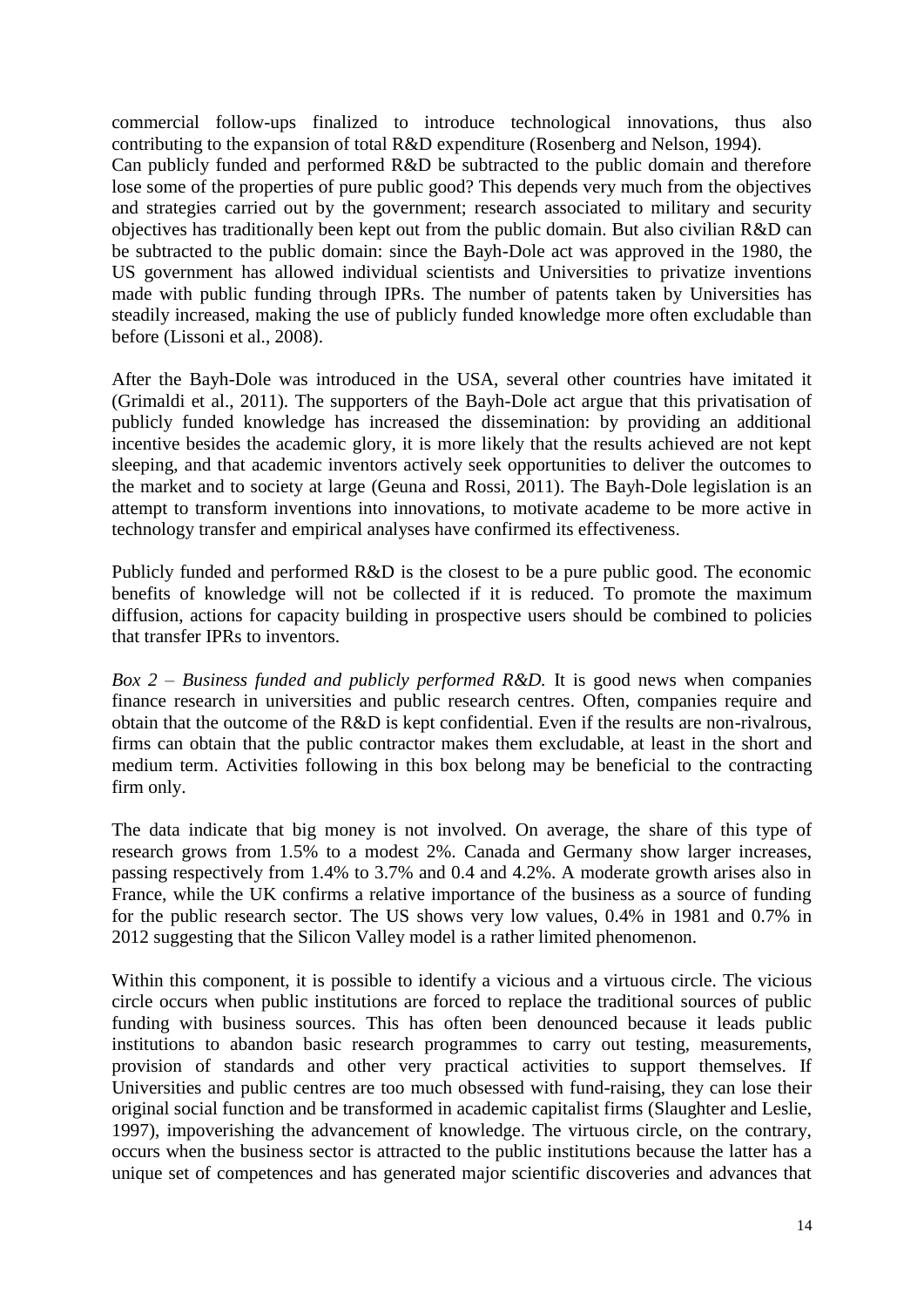could be used for business opportunities. However, both the critics (Slaughter and Leslie, 1997) and the enthusiasts (Etzkowitz and Leydesdorff, 2000) of the university-business integration seems to largely overestimate the phenomenon. In spite of the variations across universities and scientific fields (Rossi and Rosli, 2015), on the aggregate business penetration in Universities is quantitatively rather limited.

*Box 3 – Publicly funded and business performed R&D*. When the government provides funding to business R&D, both criteria of rivalry and excludability are blurred. In terms of rivalry, companies compete in order to secure the public grants and the outcome is used in a competitive environment. We are in a typical case where there is competition for the market even when there is no rivalry in consumption. Excludability is very much specific to the way programmes are designed: in some cases, the government requires that the outcome is kept confidential (as in the case of military procurement) and therefore the performing enterprise can exclude potential rivals from the benefits. In other cases, the government requires that the knowledge is properly disseminated. In both cases the performing organization has some advantages over competitors since it has a deeper understanding and often also lead time over what it originally generated.

A generalized reduction of the public sector financing the business enterprises has occurred. On average (again excluding South Korea), the share drops from 11.7% in 1981 to 4.5% in 2012. This dynamic, considered along the drop in the public-public box, reflects a generalized reduction in the public funding for R&D across virtually every country. The drop has been substantial in the US, where the share shrunk from 21.3% to 8.8%; in Germany, from 11.9% to 3.1%; and in France, from 15.5% to 5.6%. Part of this reflects the general reduction of defence expenditure at the end of the cold war.

Why should the public sector opt to finance R&D carried out in the business sector rather than internally? A first justification is that the business sector is better equipped to provide the expected outcome. This is a justification often provided when, for example, defencerelated contracts are assigned to corporations. The second reason is that governments are not particularly interested in specific outcomes but wish to use R&D as an industrial policy tool with the aim to make companies more competitive, especially in front of foreign competitors. The third is that there is the hope that, if funded by the public sector, business companies will expand their own investment and therefore the societal investment in knowledge will be higher than what is provided by the government. Finally, thanks to public support companies should be more willing to undertake projects that otherwise would have not undertaken due to a high rate of risk and uncertainty, or long-term expected outcomes. To this respect public policy would provide additional R&D carried out in the business sector.

The three issues need to be proven. First, if there is a problem of efficiency and efficacy in the publicly performed R&D, this should be addressed by revising the incentives and the organization of the public sector rather than by moving out of it. Second, to concentrate on the total amount of R&D rather than on its direction is a major mistake. Common sense suggests that too much scientific investigation is carried out in cosmetics while too little in vaccines. In the medical area, it is often denounced the distortion of scientific research towards areas that are more profitable rather than useful. Third, investigations about the effects of public funding to business R&D have provided uncertain results and in some cases it seems that an increase in public funding has even generated a reduction of firms' own investment (Antonelli et al., 2012; David et al., 2000).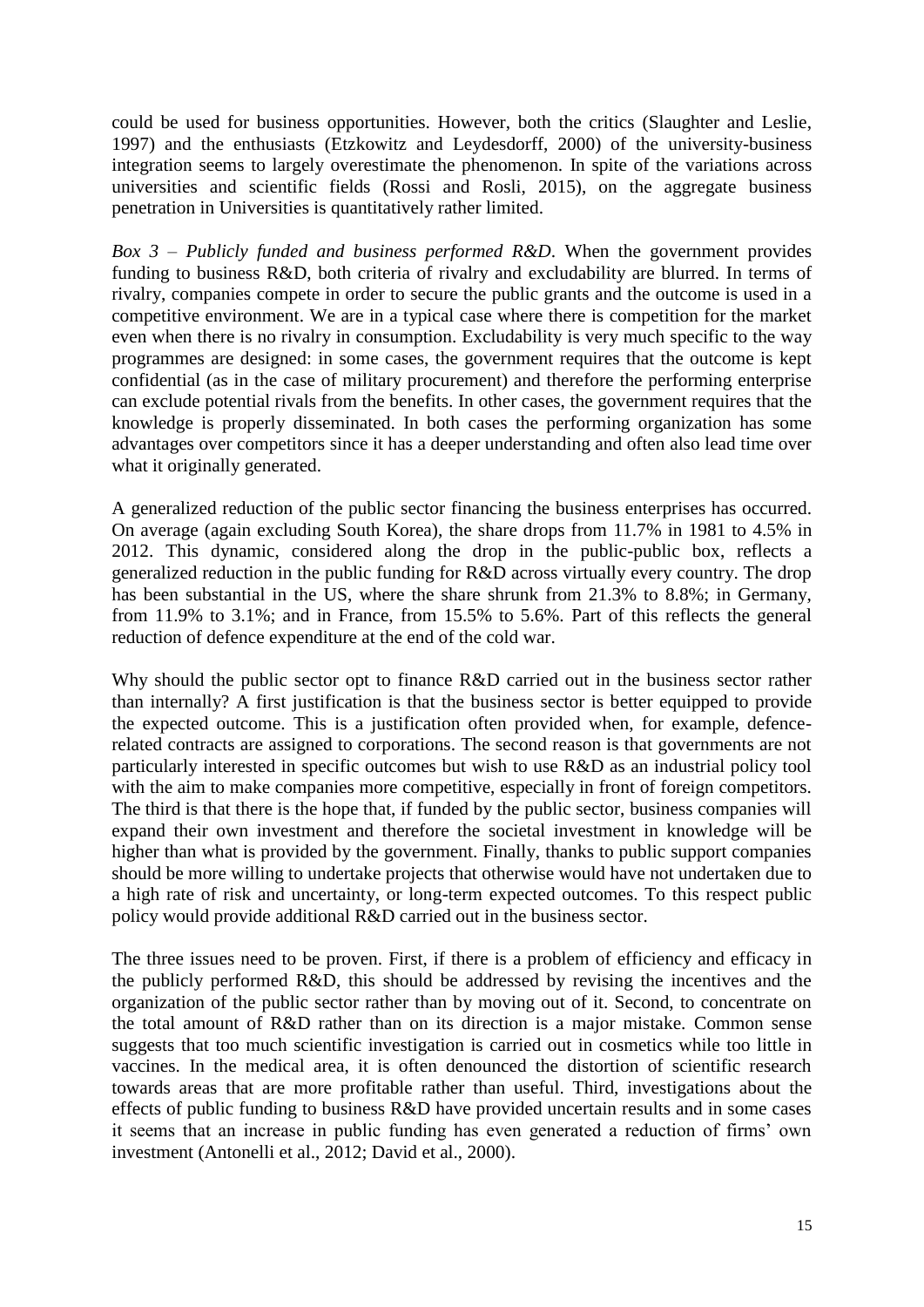### **Table 4**

Business and public (higher education + government) share of R&D by sector of performance and source of funds, 1981 and 2012 (selected countries)

|                                                                                                                                                  | <b>CANADA</b>         |                     |          |          |                   |          |  |  |
|--------------------------------------------------------------------------------------------------------------------------------------------------|-----------------------|---------------------|----------|----------|-------------------|----------|--|--|
|                                                                                                                                                  | 1981                  |                     |          |          | 2012              |          |  |  |
| sector of performance                                                                                                                            |                       | public business     |          |          | public business   |          |  |  |
|                                                                                                                                                  |                       | public 51.0% 5.5%   |          |          | public 45.1%      | 2.3%     |  |  |
| source of funds                                                                                                                                  |                       | business 1.4% 42.1% |          | business | $3.7\%$           | 49.0%    |  |  |
|                                                                                                                                                  |                       |                     |          |          |                   |          |  |  |
|                                                                                                                                                  | <b>FRANCE</b>         |                     |          |          |                   |          |  |  |
|                                                                                                                                                  | 1981                  |                     |          | 2012     |                   |          |  |  |
| sector of performance                                                                                                                            |                       | public business     |          |          | public business   |          |  |  |
|                                                                                                                                                  |                       | public 41.0% 15.5%  |          |          | public 33.7%      | 5.6%     |  |  |
| source of funds                                                                                                                                  |                       | business $0.7\%$    | 42.8%    |          | business 1.8%     | 59.0%    |  |  |
|                                                                                                                                                  | <b>GERMANY</b>        |                     |          |          |                   |          |  |  |
|                                                                                                                                                  | 1981                  |                     |          | 2012     |                   |          |  |  |
| sector of performance                                                                                                                            |                       | public business     |          |          | public business   |          |  |  |
|                                                                                                                                                  |                       | public 30.3% 11.9%  |          |          | public 27.6%      | 3.1%     |  |  |
| source of funds                                                                                                                                  |                       | business $0.4\%$    | 57.4%    | business | $4.2\%$           | 65.2%    |  |  |
|                                                                                                                                                  |                       |                     |          |          |                   |          |  |  |
|                                                                                                                                                  | <b>ITALY</b>          |                     |          |          |                   |          |  |  |
|                                                                                                                                                  | 1981                  |                     |          | 2012     |                   |          |  |  |
| sector of performance public business                                                                                                            |                       |                     |          |          | public business   |          |  |  |
|                                                                                                                                                  |                       | public 43.4% 5.1%   |          |          | public 44.8% 4.4% |          |  |  |
| source of funds                                                                                                                                  |                       | business 1.1% 50.4% |          |          | business $1.3\%$  | 49.5%    |  |  |
|                                                                                                                                                  |                       |                     |          |          |                   |          |  |  |
|                                                                                                                                                  | <b>JAPAN</b><br>1981  |                     |          | 2012     |                   |          |  |  |
| sector of performance public business                                                                                                            |                       |                     |          |          | public business   |          |  |  |
|                                                                                                                                                  |                       | public 36.4% 1.2%   |          |          | public 21.7%      | $0.9\%$  |  |  |
| source of funds                                                                                                                                  |                       | business $0.4\%$    | 62.0%    |          | business $0.5\%$  | 76.9%    |  |  |
|                                                                                                                                                  |                       |                     |          |          |                   |          |  |  |
|                                                                                                                                                  | <b>SOUTH KOREA</b>    |                     |          |          |                   |          |  |  |
|                                                                                                                                                  | 1995                  |                     |          | 2012     |                   |          |  |  |
| sector of performance public business                                                                                                            |                       |                     |          |          | public business   |          |  |  |
|                                                                                                                                                  |                       | public 19.4% 2.7%   |          |          | public 19.3% 4.8% |          |  |  |
| source of funds                                                                                                                                  | business              | 4.8%                | 73.1%    | business | 1.5%              | 74.4%    |  |  |
|                                                                                                                                                  |                       |                     |          |          |                   |          |  |  |
|                                                                                                                                                  | <b>UNITED STATES</b>  |                     |          |          |                   |          |  |  |
|                                                                                                                                                  | 1981                  |                     |          | 2012     |                   |          |  |  |
| sector of performance                                                                                                                            |                       | public              | business |          | public            | business |  |  |
|                                                                                                                                                  | public                | 28.0%               | 21.3%    | public   | 26.7%             | 8.8%     |  |  |
| source of funds                                                                                                                                  | business              | 0.4%                | 50.3%    | business | 0.7%              | 63.8%    |  |  |
|                                                                                                                                                  | <b>UNITED KINGDOM</b> |                     |          |          |                   |          |  |  |
|                                                                                                                                                  | 1981                  |                     |          | 2012     |                   |          |  |  |
| sector of performance                                                                                                                            |                       | public              | business |          | public            | business |  |  |
|                                                                                                                                                  | public                | 32.5%               | 21.2%    | public   | 32.5%             | 6.7%     |  |  |
| source of funds                                                                                                                                  | business              | $3.0\%$             | 43.3%    | business | 2.8%              | 58.0%    |  |  |
| $\mathbf{R}_{\text{E}}$ alghoration on OECD $\mathbf{R}_{\text{E}}$ Statistics. The total amount of $\mathbf{R}_{\text{E}}$ averagative has been |                       |                     |          |          |                   |          |  |  |

Source: authors' elaboration on OECD R&D Statistics. The total amount of R&D expenditure has been calculated summing three main three sources of funding, namely government, higher education and the business sector. For South Korea data refer to 1995 instead of 1981.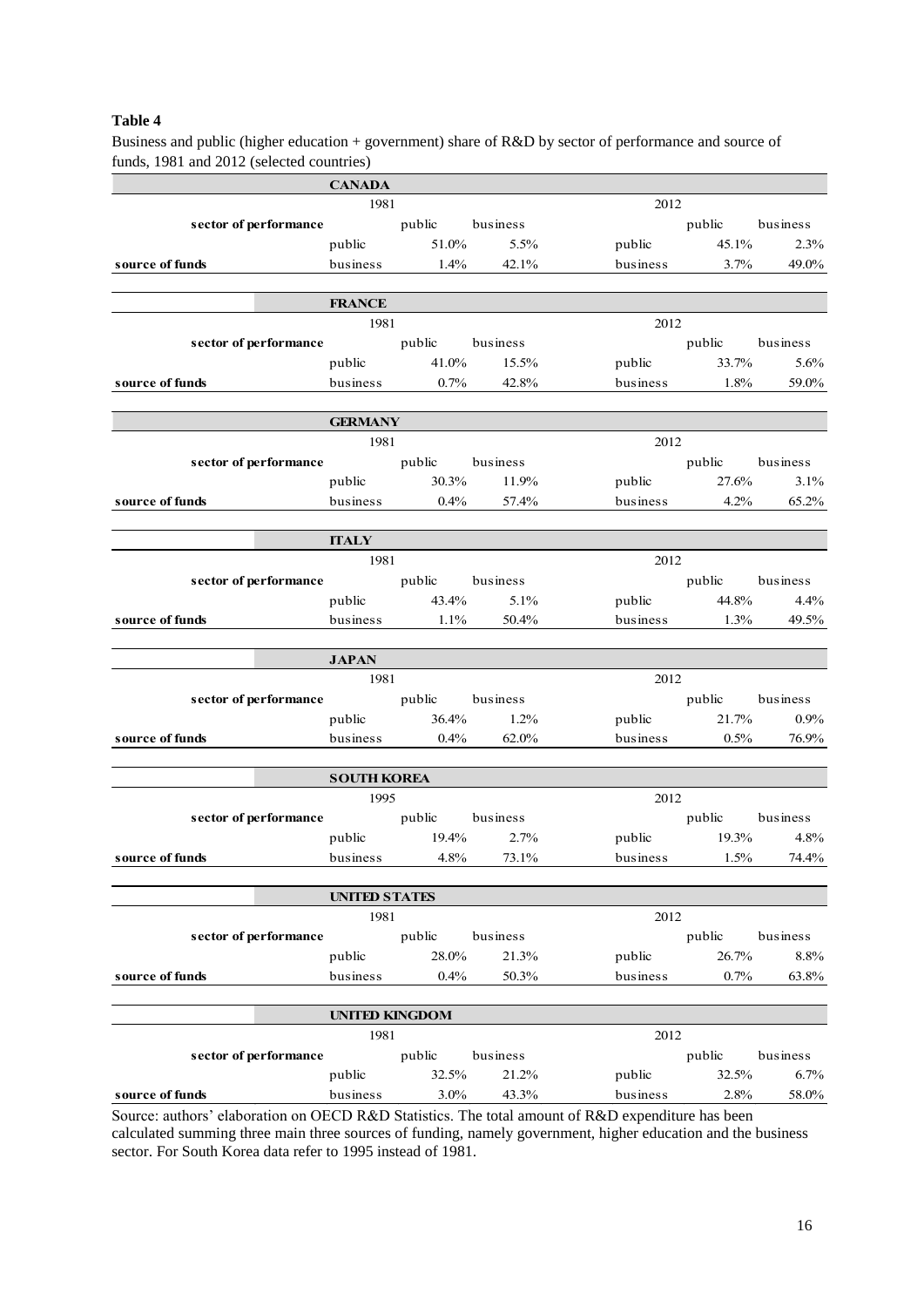*Box 4 – Business funded and performed R&D*. Through their investment, the business sector has generated over the centuries an enormous amount of knowledge that has benefitted society, often contributing also to basic research (Nelson, 1959; Rosenberg, 1990). Transistors and semiconductors, drugs and medical devices have been generated by profitseeking organizations and have considerably increased well-being and development.

Business funded and performed R&D rose from 49.8% in 1981 to 60.2% in 2012. The increase in the share of business-business is particularly significant in Canada, France, Japan, the US and the UK. The countries in which this share is larger are the two Asian economies, Japan and South Korea, witnessing the importance that historically private enterprises have played in sustaining their innovation-drive growth. Canada and Italy have a share that accounts for less than 50%.

We expect that firms protect the knowledge they generate and make an effort to create some fences to appropriate the returns of their investment and to prevent competitors to use it without payment. First, companies manage to keep exclusive command of their knowledge, through a combination of industrial secrecy and IPRs, for limited periods of time only. Industrial secrets are penetrated in due course through reverse engineering, mobility of scientists and engineers, simultaneous discoveries and many other ways. Patents do not impede the possibility to invent around, and anyhow they have a limited time-span. The fact that most of the patents are not even renewed shows how quickly the frontier of knowledge moves (De Rassenfosse et al., 2013). Of course, the disclosure of information is not enough to allow competitors to put into practice the knowledge available: they will need to invest their own time and resources to do that successfully. But the fences available to firms to protect their own intellectual property are much weaker than those of any other form of property.

Second, in order to sustain their knowledge base, firms need to acquire information from a variety of sources, public and commercial. Failure to do that may lead to put into production obsolete, misleading or sub-optimal knowledge. In order to acquire information, firms also need to share knowledge with others. The evidence on strategic technological agreements shows that companies share and even develop core competences with competitors (Narula and Martinez-Noya, 2015). Moreover, even the individual scientists and engineers within companies are often part of circles of experts where information is exchanged on a voluntary basis and following the standard of communication typical of the academic community (von Hippel, 1987). The open innovation model, which has become so popular over the last decade, has clearly indicated that the sources to innovate are varied and that it is not in the interest of an enterprise to keep its knowledge development segregated from the wider realm of knowledge (Chesbrough et al., 2008).

These facts have important policy implications. The public sector could considerably concur to increase the knowledge generation of the business sector by producing good and accessible knowledge which could be used by businesses in a competitive environment. The necessity of the business sector to share and exchange knowledge with other knowledge-intensive sectors and even with competitors, need to be further enhanced through public policies. It would, for example, suggests that rather than to provide public funding to individual firms (distorting competition), the public sector would better devote its resources to promote open centres, such as science parks, where all knowledge intensive players, business and private, could exchange the knowledge at their disposal.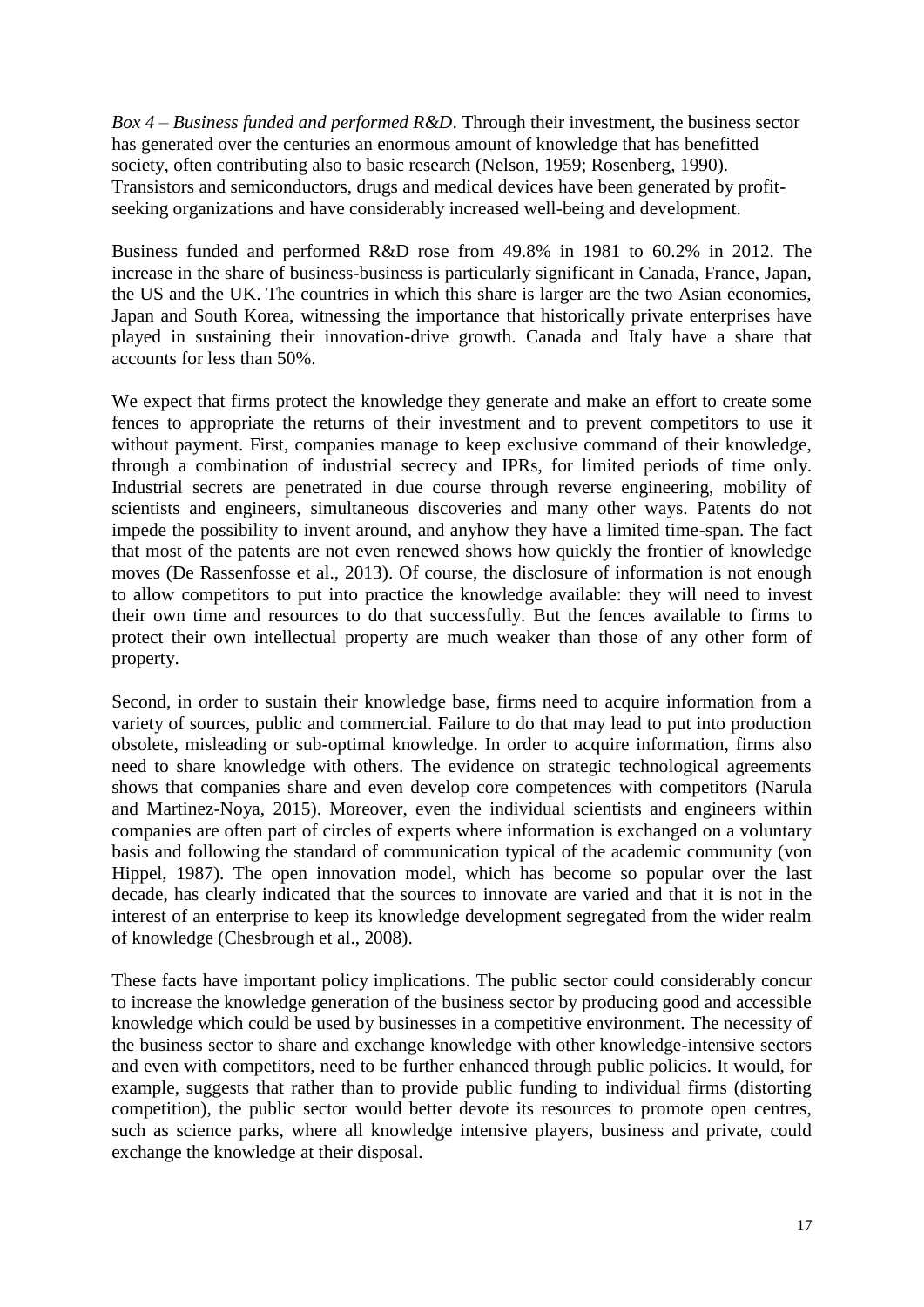# **4. Three implications**

Using the public goods framework and the OECD classification of sector of funding and execution has allowed highlighting some trends that have often been ignored in recent science and innovation policy analysis. This has some implications also some of the recent theorizing about innovation.

*Interactions are good, but the institutional nature of players should be preserved*. The emphasis that the economics of science and technology has put for the last twenty years on the interactions (using often a large number of terms such as: networks, clusters, public/private partnerships, milieu and others), should not hide the fact that public and business players have different incentive mechanisms and priorities which should be preserved. The changing composition of R&D expenditure provoked by the retreat of the public sphere on the one hand and the growth of business investment on the other hand, has already generated and will continue to generate long term consequences in the republic of knowledge. It should therefore be reaffirmed the idea that the main purpose of the public sector is to promote and disseminate good knowledge addressing socially relevant issues. Interactions cannot by themselves be a *substitute* for public funding. Once this basic principle is affirmed, interactions with the business world are welcomed, especially if they are designed to enhance the societal priorities dictated by the government. In fact, personal collaboration has been recognized as a major channel of knowledge transfer between universities and companies (Economic Insight, 2015).

R&D data show a clear pattern: the bulk of the research is both funded and performed either in the public or in the private sector, while the cross-funding between them is scarce and declined. Inasmuch as who puts the money decides the priorities, this result is consistent with our normative view that the priorities of the public and business sector should be kept separated. We are not claiming that university and industry should not collaborate. Quite the contrary, the fact that the business sector is massively investing in R&D creates the ideal conditions for the industry itself to be able to absorb and benefit by collaborating with the public research and by technology transfer. It is in fact well know that R&D carried out in the private sector is a necessary condition to interact and learn from the basic research conducted in universities (Cohen and Levinthal, 1990; Pavitt, 1993).

Therefore, reducing the public funding to basic research will ultimately also reduce the returns for the industry itself. This has to be taken into account when great emphasis is put on the argument that applied research or market-let research is important to fuel countries' competitiveness. While this can be true in the short run, a generalized reduction of basic research will eventually impoverish the sources of competitiveness of the industry. The current trend about the shrinking of public R&D can hence have major negative impact also on countries' dynamic efficiency. The dominance of China in the renewable energy technology sector is a case in point. In a few years, China has become the world leader in this sector boosted by massive investment in research funded by the public sector. Today, out of fifteen public research centres across the world, nine are Chinese, with the *Chinese Academy of Sciences* featuring as the world's number one public centre (KIK Innoenergy, 2015). Further, public funding to the private sector has often generated concerns for antitrust policies. Close relationship between the public and private sector can in fact create a number of problems both in terms of antitrust policies, but also in terms of possible moral hazard and other forms of opportunistic behaviours. A final comment concerns the crowding-in or crowding-out effects of public funded research on private research: the more government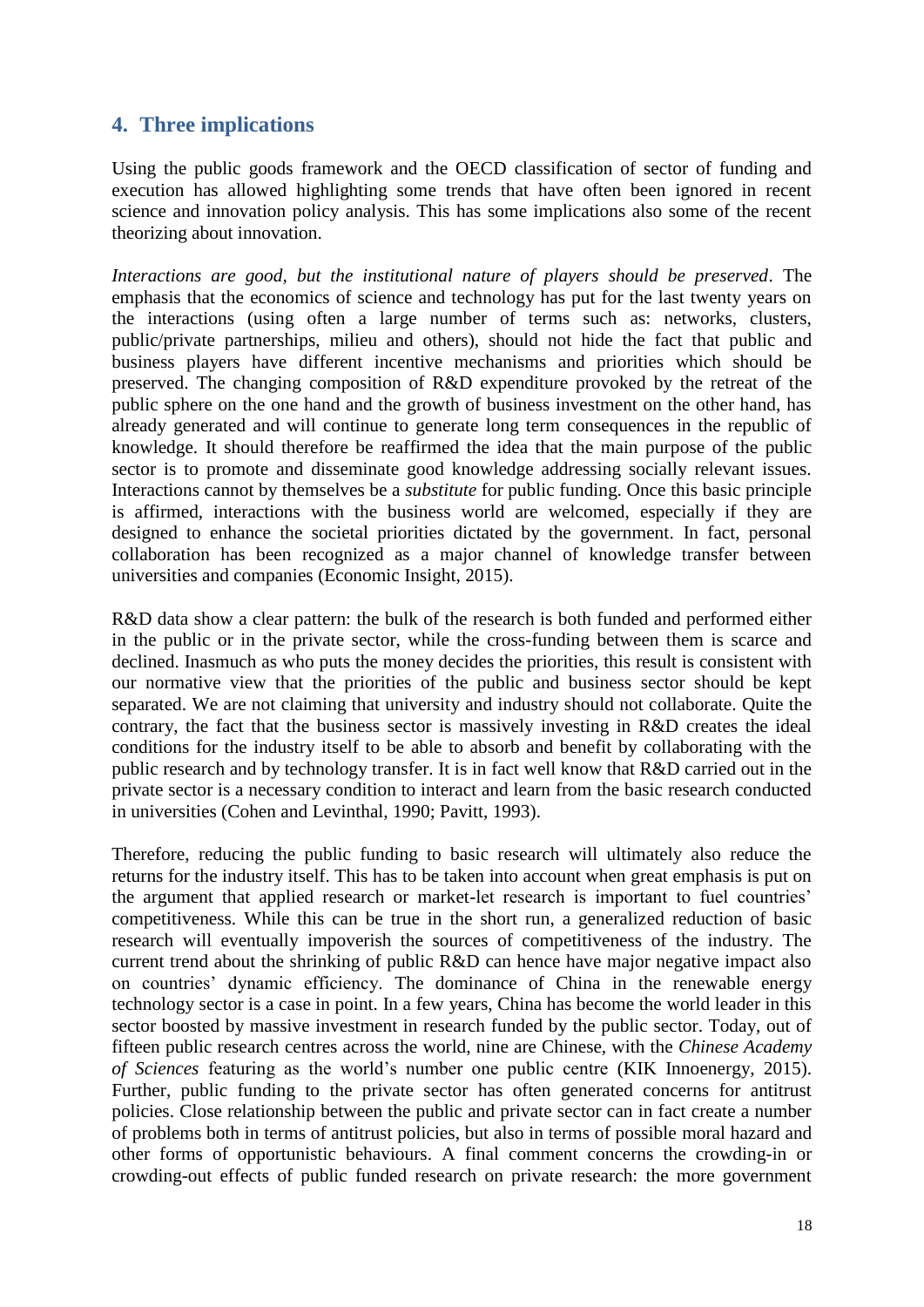funds public research close to the market, the higher the risk of a crowding-out effect on business R&D. By contrast, funding public pure research is more likely to lead to crowdingin effect, thus maximising the economic benefits stemming from the complementarity between public and private research.

*Back to the linear model?* – The considerations made above may lead to revaluate the linear model of innovation, which was so influential in the 1950s and 1960s. According to this model, there were logical links between the initial stages of knowledge development, mostly carried out by Universities and other public centres in the form of basic research, and the final stages of commercialization, carried out by profit-seeking companies (Kline and Rosenberg, 1986). This model is too schematic to guide science policy and, inasmuch as business innovation is concerned, has been replaced with models that privilege interactions at different stages of the knowledge-chain and across the various players. When addressing the SPRU  $25<sup>th</sup>$  anniversary Conference, Nathan Rosenberg (1991) proudly declared that "the linear model is death", and for sure the audience he was lecturing (and Rosenberg himself) contributed to go beyond a rigid notion of how innovation develops. Nearly a quarter of a century has passed since this seminal conference. Over this period, much evidence has been produced on the relevance of loops, interactions, connections and feed-backs from the different stages of knowledge development (Caraça et al., 2009).

But the overemphasis on the importance of loops and the corresponding belittlement of the linear model (Balconi et al., 2010) also had the consequence of neglecting the trend we have singled out above. Short-termism has contaminated also the republic of knowledge that, by definition, provides its best outcome when is long-sighted.

*Knowledge in the global arena* – We have, so far, discussed the issue with reference to individual nations. But, of course, global interactions are the norm in the realm of knowledge (Archibugi and Filippetti, 2015a). Academe always had the propensity to share knowledge across borders and formal and informal contacts among scholars working in the same issues have been the norm (Heitor, 2015; Hennemann and Liefner, 2015). Over the last decades similar trends have occurred also within the business community (Cantwell and Molero, 2003; Iammarino and McCann, 2013, 2015). R&D intensive companies have increased their propensity to locate their facilities in more than one country, creating intra-firm but international networks. International strategic technology agreements have dramatically increased since the 1980s showing that companies are more willing than generally expected to share their know-how with competitors (Narula and Martinez-Noya, 2015).

In a world of blurred frontiers and where the national dimension of individual companies is more and more identifiable, governments should seriously re-think also their industrial policy based on innovation incentives. The more convincing strategy seems to enhance the capabilities within their territories, upgrading R&D infrastructures and training of qualified personnel. In their investment decisions, companies seem to be more attracted by these local capabilities than by cash incentives.

Governments would carry out their function much better through public international cooperation programmes rather than by supporting companies, especially if they are directed to pre-competitive R&D that could deliver global social benefits. An excellent example is the World Health Organization programme to eradicate small-pox (Fenner et al., 1988). The programme cost was rather moderate (about 300 million US dollars), it helped to eradicate a disease in developing as well as developed countries and contributed to create medical infrastructures in countries that desperately needed them. Such a programme took place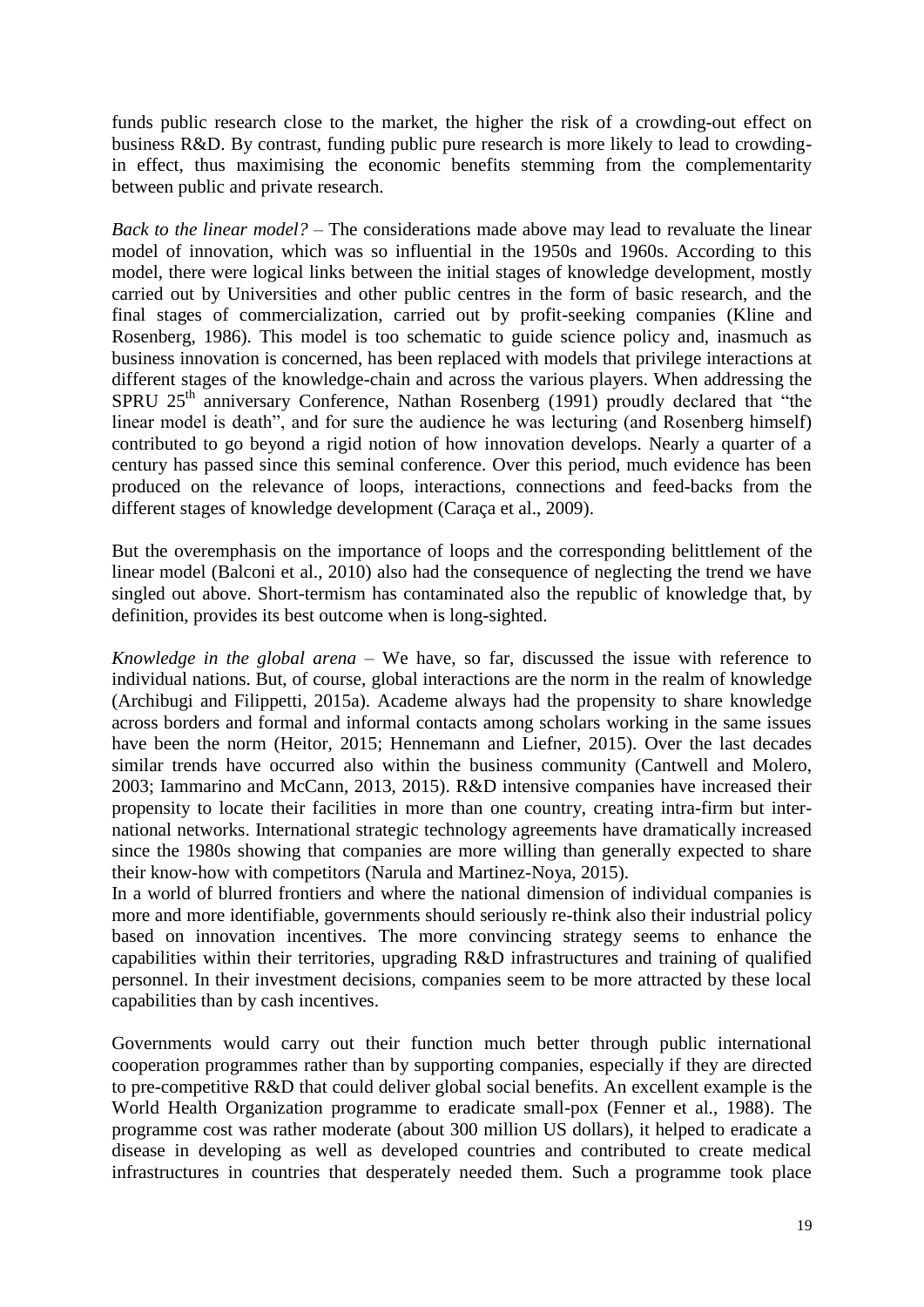between 1967 and 1980 and it is sad to note that in the last 35 years it is difficult to find another comparable and successful programme aimed to generate comparable knowledgebased global public goods.

# **5. Discussion and conclusions**

This article has discussed a series of facts that are not sufficiently addressed in science and technology policy: the public component of research has been reduced, while the business component is flourishing. On the ground of an analytical distinction which identifies the economic characteristics of knowledge produced in the public sector and knowledge produced in the private sector, we have explained why this trend might generate long-term adverse consequences. First of all, because there is no guarantee that market-led opportunities correspond to societal needs and priorities. Second, because an excessive privatisation of knowledge reduces the possibilities of diffusing knowledge. Third, because long-term technological opportunities, especially when they are radical, are often associated to major scientific break-troughs generated by basic research carried out in public institutions. This has happened with electricity and chemicals, ICTs and pharmaceuticals, the global positioning system and the internet, and there is no specific reasons why this should not be happening again, provided governments are willing to properly support public research.

Our analysis covers a long span of time in which major changes have occurred in the way in which research is carried out and in the role of knowledge in contemporary societies. Knowledge has become the main engine of economic competitiveness of both states and companies, and, as a result, R&D represents the main source of comparative advantage. Looking at the data for 1981 and 2013 we are comparing two different worlds. The Triple Helix studies suggested that the real of knowledge has gone through major changes and that universities, industries, and governments had greater interactions among them (Leydesdorff and Etzkowitz, 1996). To what extent is this reflected in data on R&D? In principle, this should be evident by looking at our hybrid boxes (see figure 3, box 2 and 3) where the business sector and the public sector (both universities and governments) are financing the research expenditure of each other. However, it arises that the share of R&D expenditure financed by the private sector and performance by the public sector is still negligible. Further, the share of R&D expenditure financed by the public sector and performed in the industry has shrunk considerably. If the interactions envisaged by the aforementioned studies are that relevant, they could be only in collaboration which do not imply cross-financing between the public sector and the business sector.

A great shift in the realm of the production of knowledge was already anticipated and advocated, among others, by Gibbons et al. (1994). They claimed that a new mode of knowledge generation is increasingly produced close to the context of application. The business sector has a key role here in consequence of the intensification of international competition. In this sense, the trend about the relative decline of public research that we have outlined here was already predicted. In a rather explicit language, Gibbons et al. argued that "this transformation is one of the more far-reaching […] because it involves drawing the universities into the heart of the commercial process" (Gibbons et al., 1994, p. 86). According to this view, the increased pressure of social accountability of publicly-financed scientific research has encouraged to move from curiosity-driven research on fundamental principles towards research closer to the context of application. This has changed the setting of research priorities that are, according to the authors, more adherent to social needs in terms of having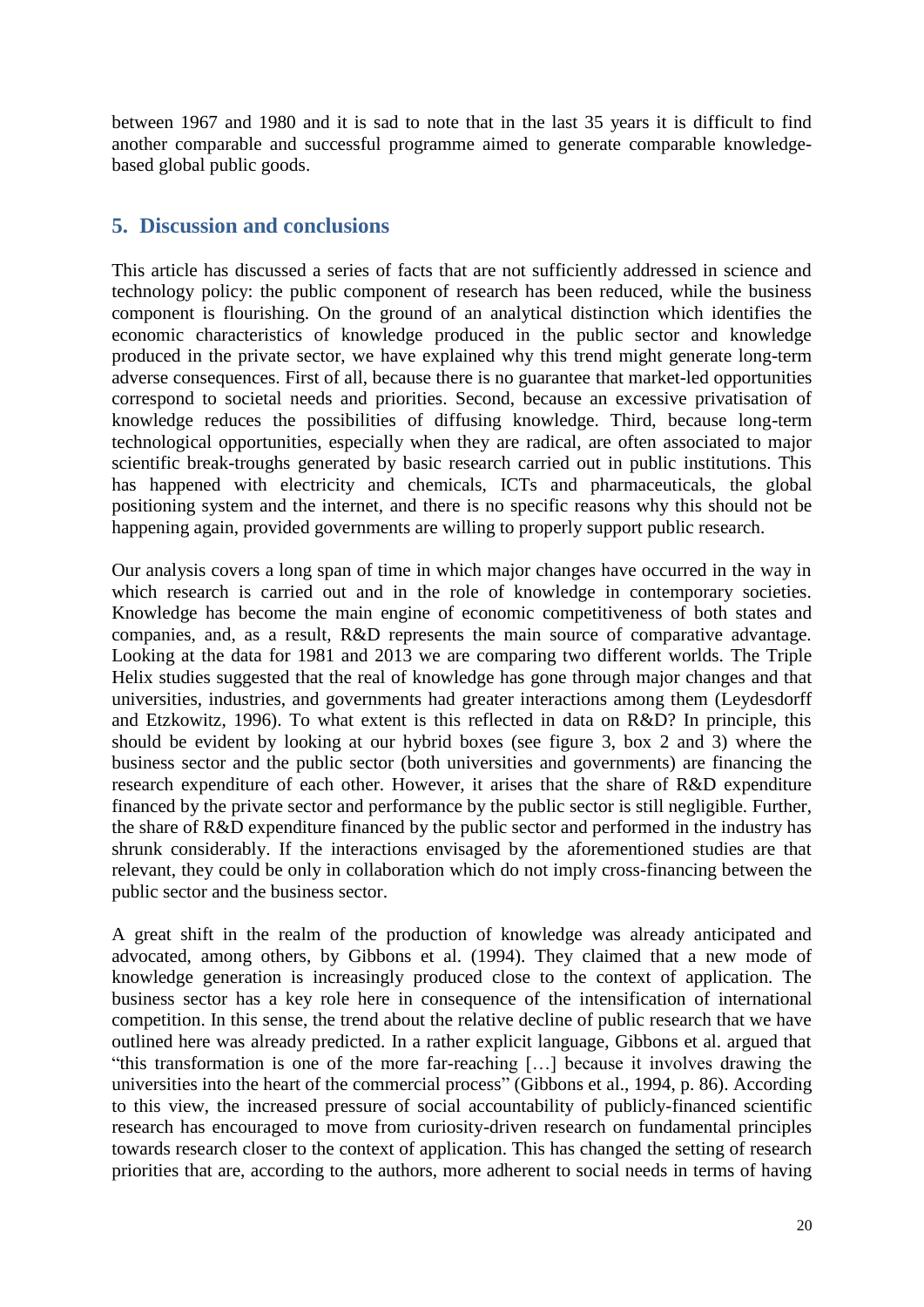greater wealth potential and greater impact on countries' competitiveness. This conclusion seems to be at odd with our claim about the risk that the shift towards the privatization of knowledge bears precisely on setting priorities that are less desirable from a social welfare standpoint.

Two comments are in order here. The first is that shifting the research priorities from fundamental knowledge towards more applied context does not necessarily generate higher wealth creation and long-term economic growth. Concerns about the slowdown of innovation and technological progress have been raised recently, among the others, by Robert Gordon's work (2010). In his influential book, Tyler Cowen (2002) argues that in the early 20th century there were many "low hanging fruits" for the world economy to collect such as antibiotics, electricity-powered factories, radio, TV, planes and automobiles. But these have all been exploited. As we run out of low hanging fruit, the argument goes, we are likely to run out of rapid technological progress and growth will slow down. Crucially, most of these hanging fruits have been the results of major break-through in basic research. In fact, fundamental research carried out in public bodies is still delivering substantial technological innovation to the business sector. A recent research on the European Laboratory for Particle Physics (CERN) shows a great impact of CERN over technological innovation in the business sectors across the most disparate industries, from medicine to electronics, including technologies for cancer therapy, photovoltaic cells, and x-ray (Le Goff, 2011).

The second comment is that social accountability can be defined in different ways. Gibbons et al. (1994) seem to interpret this in terms of activity that generate higher economic payoff, for example by rising competitiveness and economic growth. Others would leave the choice to the market, trusting that "The market place does not worship false idols, it makes empirically correct judgments" (Kealey, 1996, pp. 344–45). We instead see social accountability more in terms of the process of priority setting. In our view fundamental public research has a better bearing on social desirability when the priorities are set through a political process, which, ultimately, has to be accountable to the society within the democratic process.

According to the collaborative science argument, we are witnessing a paramount paradigm shift in the way science is carried out (Nielsen, 2012). The major driver is the World Wide Web that is making possible to connect not only scientists, but also amateur citizens, that can contribute to substantial advancements in science thanks to an unprecedented mass of data and a distributed and amplified form of collective intelligence. A crucial factor to unleash the potential of this new pattern of collaborative science is the possibility to make an increasing mass of information (e.g. big data, measurements, results of experiments, etc.) freely available and accessible across the whole world. Here the possibility to spread knowledge and information at a cost close to zero is the *condition sine qua non* for further encouraging the democratization of science, while the presence of proprietary forms of IPRs can act as a deterrent (David, 2004)*.*The risk of a privatization of knowledge and information, or a "Second Enclosure Movement" has been also discussed with relation to *knowledge-as-acommon* view, actually by another Nobel Prize winner, namely Elinor Ostrom together with other scholars (Boyle, 2003; Hess and Ostrom, 2006). These studies focus on the *accessibility*  characteristic of knowledge as a common, in particular claiming the presence of new risks associated to new technologies that can enable the capture of what were once free and open public goods*.* We have outlined a similar risk in relation to private-generated knowledge that puts in place a number of strategies to artificially increase the excludability of knowledge. We share the same policy concern: public policy should refrain to use intellectual property in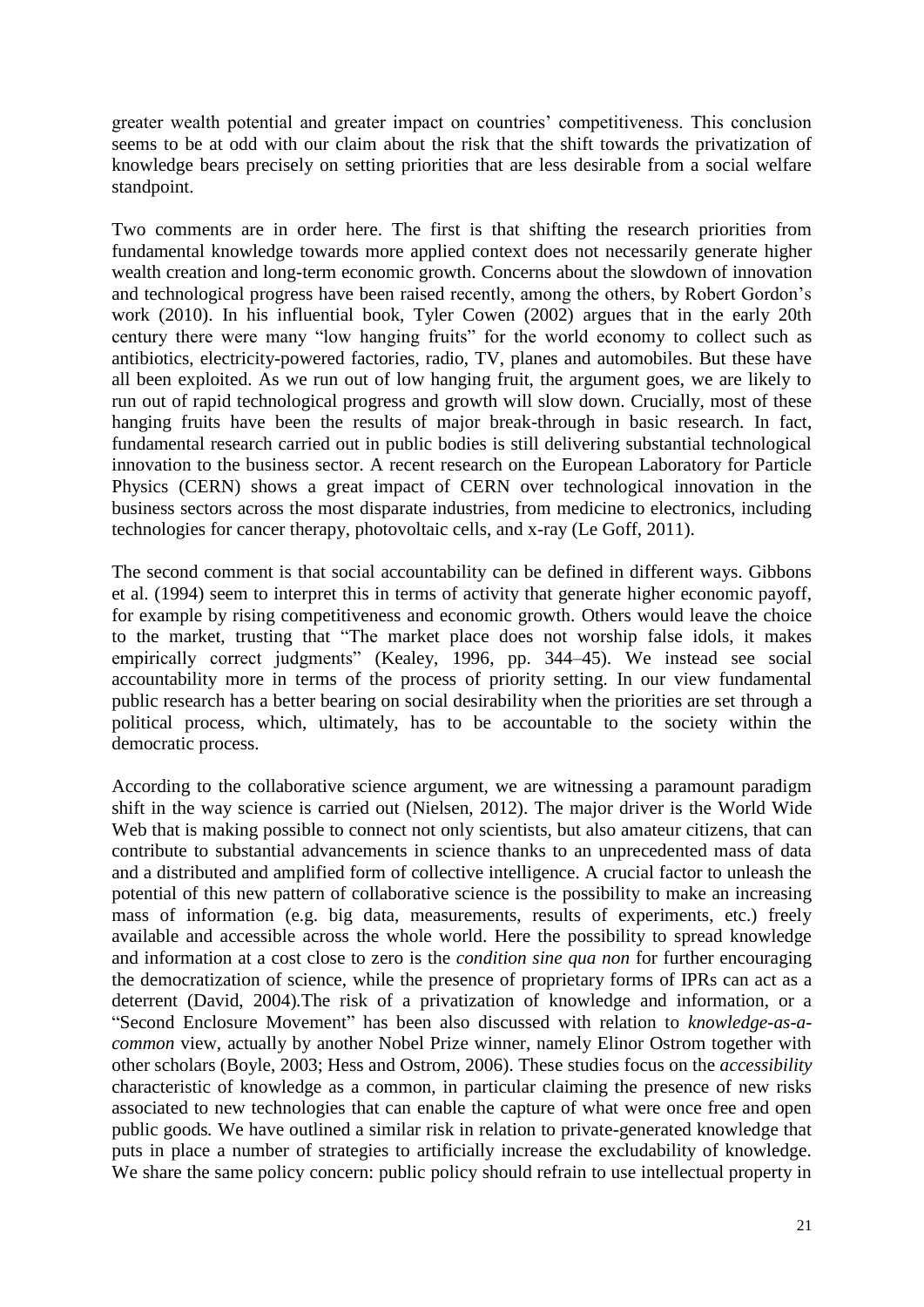these cases, while it should instead encourage open science through the creation of public open platform to share basic information, such as for example data and basic knowledge.

This discussion is also related to the much heated current debate on the financing of basic research. A techno-libertarian view, recently exemplified by Matt Ridley (2015), argues that innovation is not the result of basic science; quite the contrary, advancements in technological applications close to the market drive research in basic science: "Deep scientific insights are the fruits that fall from the tree of technological change*"*. If this was the case, there would be no scope for government intervention to support innovation; at best, "they can only make sure that they don't hinder it" (Ridley, 2015) since the industry could do it better itself. An opposite view will on the contrary defend the need of a republic of knowledge and, on the ground of a whole bunch of historical examples, stresses that basic science is indeed crucial for technological developments (David, 1997; Mazzucato, 2013). We have here argued that it makes a great difference if basic science is carried out in the public sector or by business companies and that this has profound impact on the long-term rate of innovation, economic growth and social welfare.

We are not blind in front of the several problems that is facing publicly funded and performed R&D. There is a traditional propensity of academia to close itself into the Ivory Tower and to ignore economic and social life. These issues should be addressed and there is room, through a revision of the incentives and the organization of scientific research, to improve the current situation. But the retreat of the public from the real of knowledge is not the solution; on the contrary it is aggravating the problem because it forces universities and research centres to please the market, something they are not very good at, while making more difficult what they should be able to do at best, namely to generate good and useful knowledge accessible to all society.

We are also aware that promoting public research for industrial competitiveness is easier to sell from policy makers, especially in periods of dire financial straits, also as a consequence of the recent economic crisis.<sup>6</sup> The support for public R&D by means of taxpayers' money is a delicate matter, since it includes a sacrifice today for future and uncertain benefits, mostly accruing to citizens indirectly. This issue is explicit in the recent emphasis on the *impact for the society* that researchers applying for a research grant of the European Commission should be able to strictly demonstrate. However, it is also true that bad times can represent good windows of opportunities to pursue substantial political shifts (Drazen and Grilli, 1993).

There is great scope for future research, both quantitative and qualitative, both to delve into the quantitative shift of research as well as major changes in the nature of research carried out for the public interest. In a world in which Google is carrying out research on artificial intelligence and biotechnologies, large NGOs like the Bill and Melinda Foundation funds research on vaccines and HIV to improve health conditions in developing countries, there is a lot to do to study the positive economics of public research as well as the normative prescriptions of science policy. We hope to have contributed to shed some light on a major trend that has occurred over the past three decades which has to be taken into account in designing appropriate science, technology and innovation policies.

 $\overline{a}$ 

<sup>&</sup>lt;sup>6</sup> In fact both public and private R&D have been reduced as a result of the crisis (Filippetti and Archibugi 2011).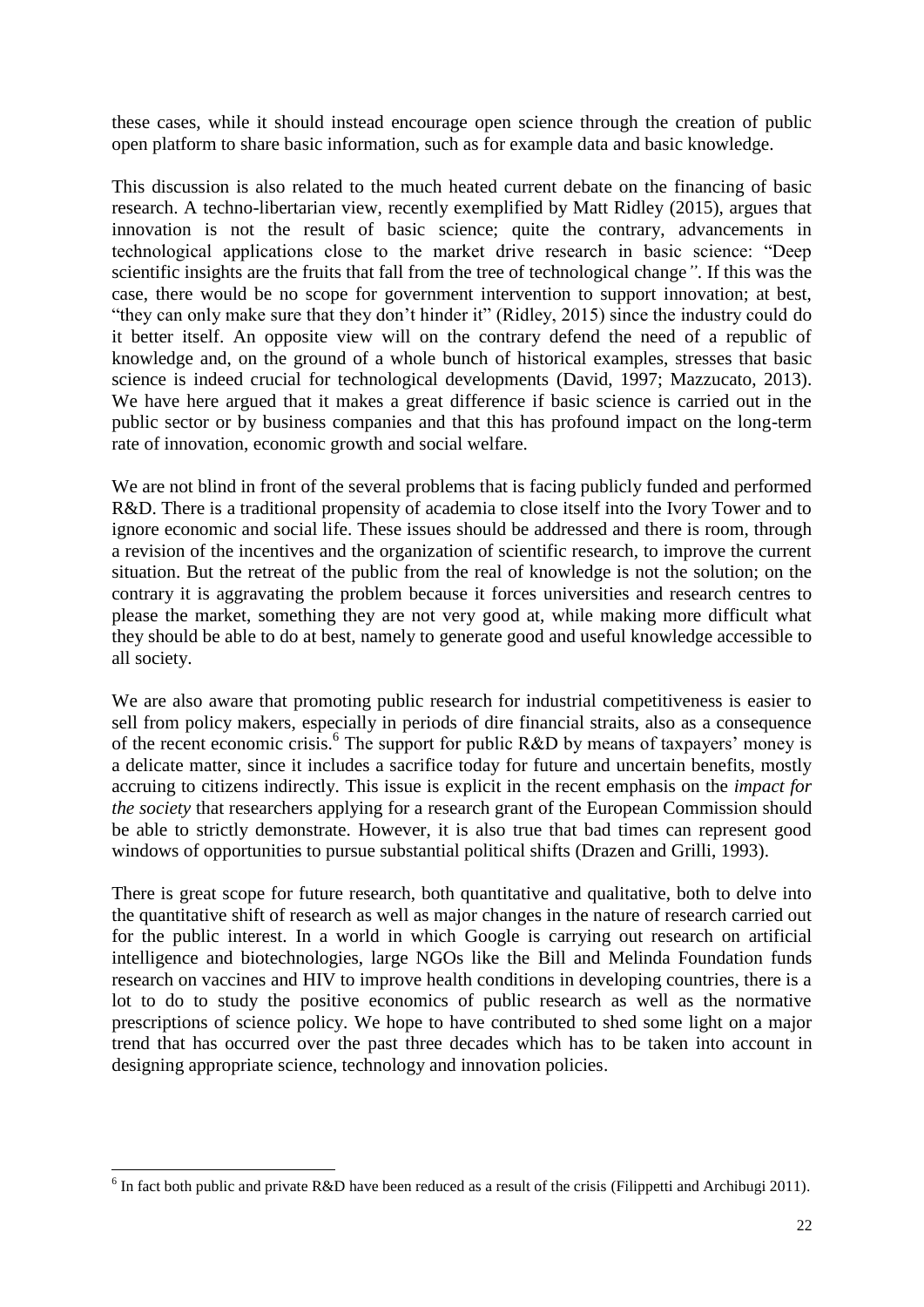### **References**

Antonelli, C., Crespi, F., Scellato, G. 2012. Inside innovation persistence: New evidence from Italian micro-data. Technological Forecasting and Social Change, 23, 4, 341–353

Archibugi, D., Filippetti, A. (eds.), 2015a. The Handbook of Global Science, Technology and Innovation. Wiley, Oxford

Archibugi, D., Filippetti, A. 2015b. Knowledge as a global public good. Pp. 479-503 in Archibugi, D., Filippetti, A. (eds.), The Handbook of Global Science, Technology and Innovation. Wiley, Oxford

Arrow, K., 1962. Economic welfare and the allocation of resources for invention, in: Nelson, R.R. (Ed.), The Rate and Direction of the Inventive Activity: Economic and Social Factors. Princeton University Press, Princeton.

Arundel, A., 2001. The relative effectiveness of patents and secrecy for appropriation. Research Policy 30, 611–624.

Balconi, M., Brusoni, S., Orsenigo, L., 2010. In defence of the linear model: An essay. Research Policy 39, 1–13.

Boyle, J., 2003. The second enclosures movement and the construction of the public domain. Law and Contemporary Problems 66, 33–74.

Bozeman, B., 2000. Technology transfer and public policy: a review of research and theory. Research Policy 29, 627–655.

Callon, M., 1994. Is science a public good? Science, Technology, & Human Values 19, 395–424.

Cantwell, J., Molero, J., eds., 2003. Multinational Corporations, Innovative Strategies and Systems of Innovation. Edward Elgar, Cheltenham Glos.

Caraça, J., Lundvall, B.-Å., Mendonça, S., 2009. The changing role of science in the innovation process: From Queen to Cinderella? Technological Forecasting and Social Change 76, 861–867.

Chesbrough, H., Vanhaverbeke, W., West, J., 2008. Open Innovation. Researching a New Paradigm. Oxford University Press, Oxford.

Cohen, W.M., Levinthal, D.A., 1990. Absorptive capacity: a new perspective on learning and innovation. Administrative Science Quarterly 35, 128–152.

Cohen, W.M., Nelson, R.R., Walsh, J.P., 2000. Protecting their intellectual assets: Appropriability conditions and why US manufacturing firms patent (or not). NBER Working Paper 7552.

Colombo, MG, Grilli, L, Piscitello L., eds., 2011. Science and Innovation Policy for the New Knowledge Economy. Edward Elgar Publishing.

Conceicao, P., Heitor, M.V., Sirilli, G., Wilson, R., 2004. The "Swing of Pendulum" from public to market support for science and technology: is the U.S. leading the way? Technological Forecasting and Social Change 71, 553–578.

Cowan, R., David, P.A., Foray, D., 2000. The explicit economics of knowledge. codification and tacitness. Industrial and Corporate Change 9, 212–253.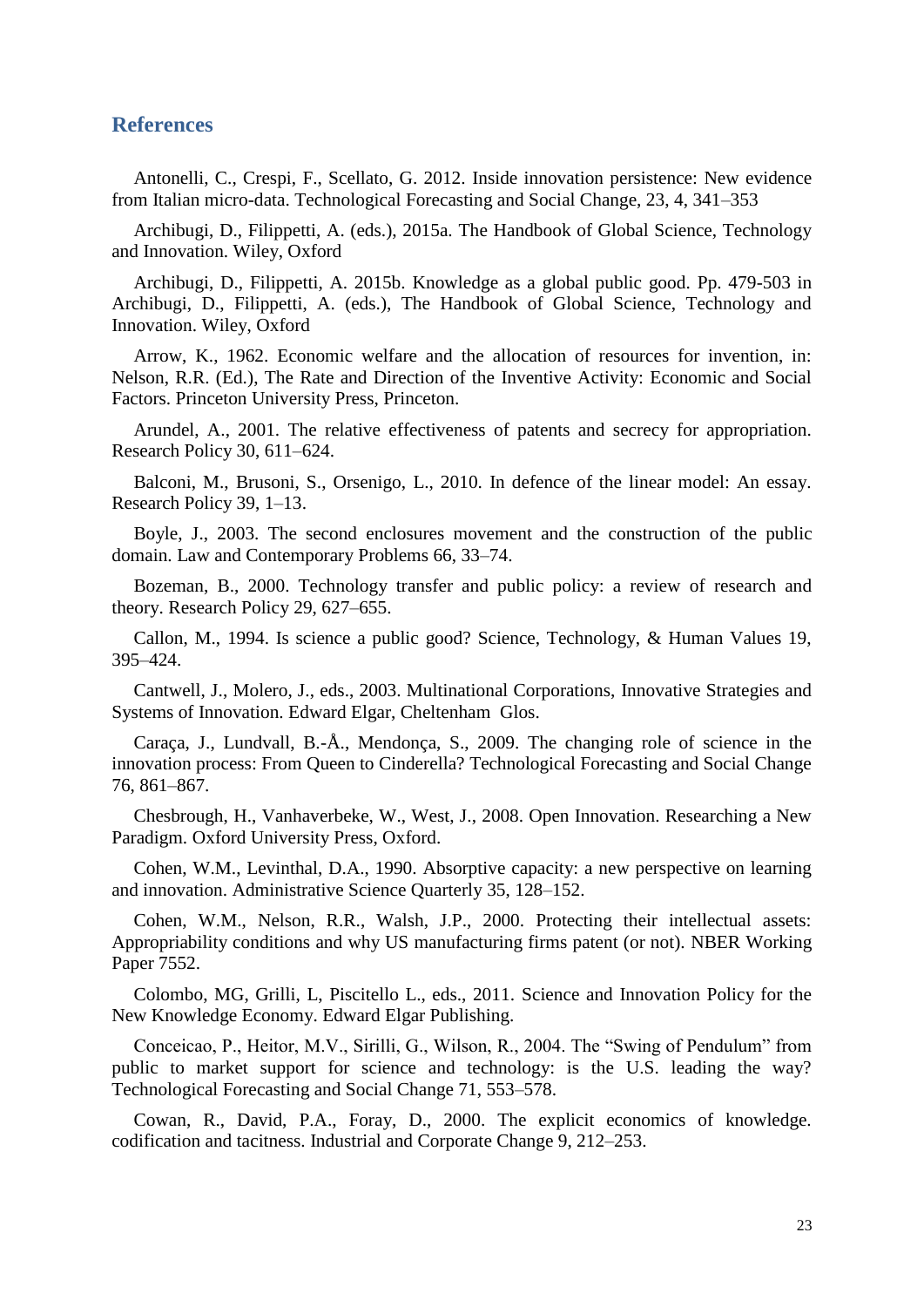Cowen, T. 2002. Creative Destruction: How Globalization Is Changing the World's Cultures. Princeton University Press, Princeton.

Crespi F. Quatraro, F., 2012. Systemic technology policies: Issues and instruments. Technological Forecasting and Social Change, 80, 8, 1447–1449.

Dasgupta, P., David, P.A., 1994. Towards a new economics of science. Research Policy 23, 487–521.

David, P.A., 2004. Can "open science" be protected from the evolving regime of IPR protections? Journal of Institutional and Theoretical Economics (JITE)/Zeitschrift für die gesamte Staatswissenschaft 160, 9–34.

David, P.A., 1997. From market magic to calypso science policy. A review of Terence Kealey's The economic laws of scientific research. Research Policy 26, 229–255.

David, P.A., Hall, B., Toole, A.A., 2000. Is public R&D a complement or substitute for private R&D? A review of the econometric evidence. Research Policy 29, 497–529.

Deiaco, E., Hughes, A., McKelvey, M., 2012. Universities as strategic actors in the knowledge economy. Cambridge Journal of Economics 36, 525–541.

De Rassenfosse, G., Dernis, H., Guellec, D., Picci, L., de la Potterie, B. van P., 2013. The worldwide count of priority patents: A new indicator of inventive activity. Research Policy 42, 720–737.

D'Este, P., Guy, F., Iammarino, S., 2013. Shaping the formation of university–industry research collaborations: what type of proximity does really matter? Journal of Economic Geography 13, 537–558.

Dinges, M., Berger, M., Frietsch, R., Kaloudis, A., 2007. Monitoring sector specialisation of public and private funded business research and development. Science and Public Policy 34, 431–443.

Dosi, G., Stiglitz, J.E., 2013. The role of intellectual property rights in the development process. LEM Working Paper Series November.

Drazen, A., Grilli, V., 1993. The benefit of crises for economic reforms. The American Economic Review 83, 598–607.

Economic Insight, 2015. What is the relationship between public and private investment in science, research and innovation? A Report commissioned by the Department for Business, Innovation & Skills. London.

Etzkowitz, H., Leydesdorff, L., 2000. The dynamics of innovation: from National Systems and "Mode 2" to a Triple Helix of university–industry–government relations. Research Policy 29, 109–123.

Faulkner, W., Senker, J., Velho, L., 1995. Knowledge frontiers. Clarendon Press; Oxford University Press.

Fenner, F., Henderson, D.A., Arita, I., Jezek, Z., Ladnyi, I.D., others, 1988. Smallpox and its Eradication. WHO, Geneva.

Filippetti, A., Archibugi, D., 2011. Innovation in times of crisis: National System of Innovation, structure and demand. Research Policy 40, 179–192.

Gander, J.P., 1986. The economics of university-industry research linkages. Technological Forecasting and Social Change 29, 33–49.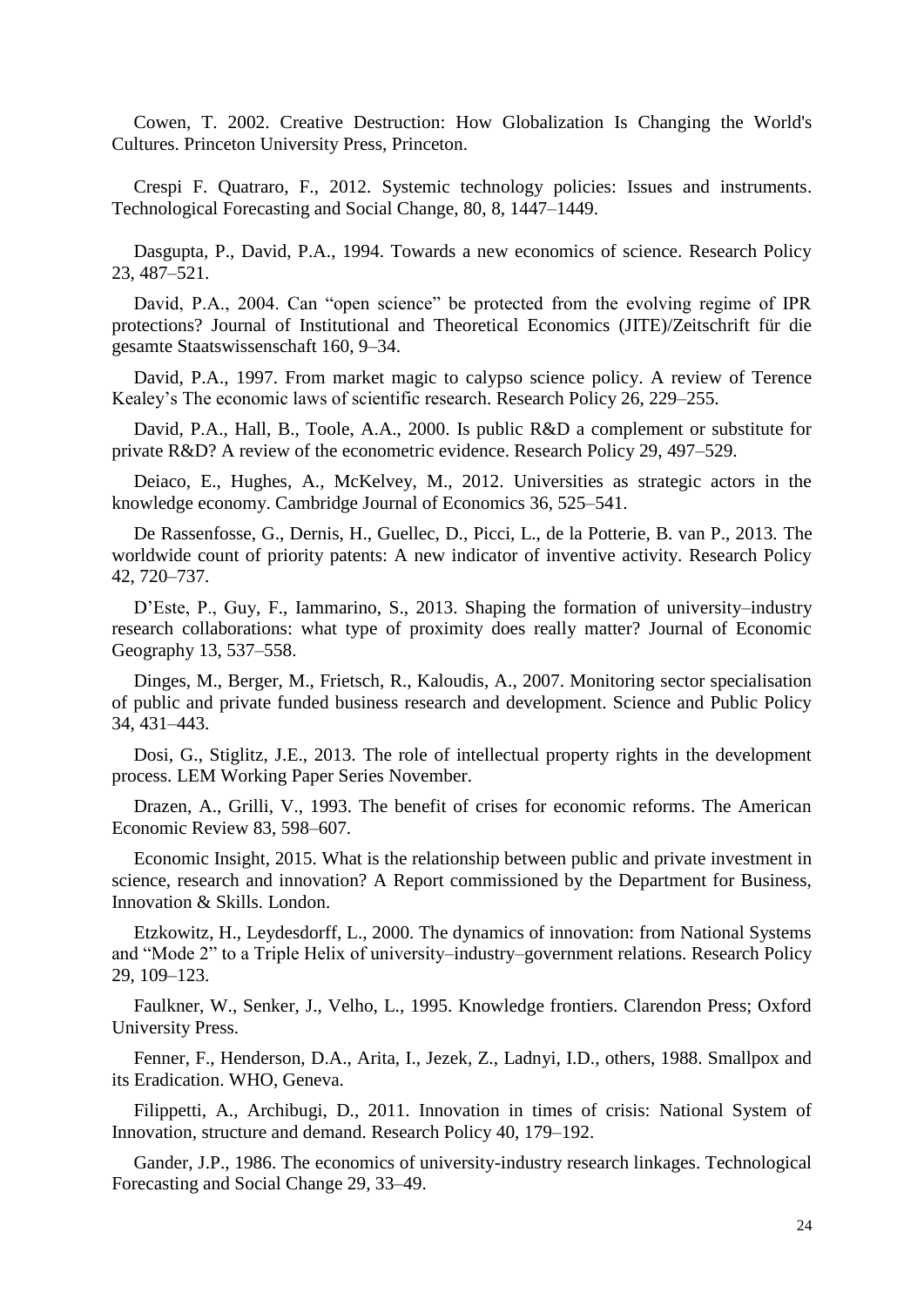Geuna, A., Rossi, F., 2011. Changes to university IPR regulations in Europe and the impact on academic patenting. Research Policy 40, 1068–1076.

Gibbons, M., Limoges, C., Nowotny, H., Schwartzman, S., Scott, P., Trow, M., 1994. The New Production of Knowledge: The dynamics of science and research in contemporary societies. Sage, London.

Gillies, D., 2015. Serendipity and Chance in Scientific Discovery. Pp. 525–539 in: Archibugi, D., Filippetti, A. (eds.), The Handbook of Global Science, Technology, and Innovation. Wiley Blackwell, Oxford.

Godin, B., 2006. The linear model of innovation. Science, Technology & Human Values 31, 639–667.

Gordon, R.J., 2010. Revisiting U. S. Productivity Growth over the Past Century with a View of the Future (Working Paper No. 15834). National Bureau of Economic Research, Cambridge, MA.

Grimaldi, R., Kenney, M., Siegel, D.S., Wright, M., 2011. 30 years after Bayh–Dole: Reassessing academic entrepreneurship. Research Policy 40, 1045–1057.

Guellec, D., Potterie, B.V.P.D.L., 2003. The impact of public R&D expenditure on business R&D. Economics of Innovation and New Technology 12, 225–243.

Havas, A., 2008. Devising futures for universities in a multi-level structure: A methodological experiment. Technological Forecasting and Social Change 75, 558–582.

Heitor, M., 2015. How university global partnerships may facilitate a new era of international affairs and foster political and economic relations. Technological Forecasting and Social Change 95, 276–293.

Heller, M.A., Eisenberg, R.S., 1998. Can Patents Deter Innovation? The Anticommons in Biomedical Research. Science 280, 698–701.

Hennemann, S., Liefner, I. 2015. Global Science Collaboration. Pp. 343-363 in D. Archibugi, D., Filippetti, A. (eds.), The Handbook of Global Science, Technology and Innovation. Wiley, Oxford.

Hess, C., Ostrom, E., 2006. Understanding Knowledge as a Commons: From Theory to Practice. The Mit Press, Cambridge MA.

Hsu, D.W.L., Shen, Y.-C., Yuan, B.J.C., Chou, C.J., 2015. Toward successful commercialization of university technology: Performance drivers of university technology transfer in Taiwan. Technological Forecasting and Social Change 92, 25–39.

Iammarino, S., McCann, P., 2013. Multinationals and Economic Geography: Location, Technology and Innovation. Edward Elgar Publishing.

Iammarino, S., McCann, P., 2013. Multinational enterprises Innovative Networks and the role of cities. Pp. 290-312 in D. Archibugi, D., Filippetti, A. (eds.), The Handbook of Global Science, Technology and Innovation. Wiley, Oxford.

Kealey, T., 1996. The Economic Laws of Scientific Research. Cambridge Univ Press.

KIK Innoenergy, 2015. Top 10 Energy Innovators in 100 Energy Priorities. Accessible at [http://www.kic-innoenergy.com/top-10-energy-innovators-in-100-energy-priorities/.](http://www.kic-innoenergy.com/top-10-energy-innovators-in-100-energy-priorities/)

Klevorick, A.K., Levin, R.C., Nelson, R.R., Winter, S.G., 1995. On the sources and significance of interindustry differences in technological opportunities. Research Policy 24, 185–205.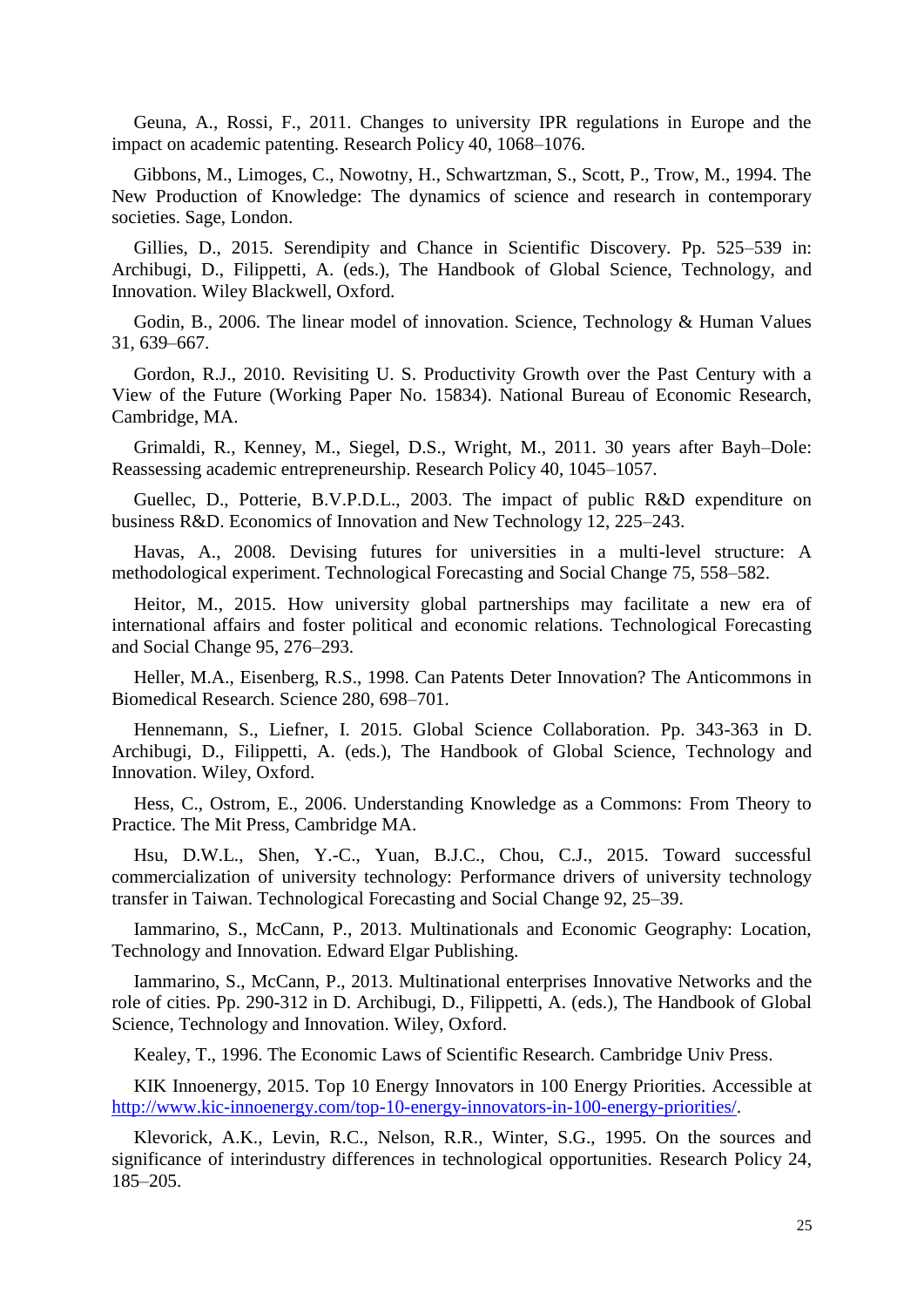Kline, S.J., Rosenberg, N., 1986. An Overview of Innovation, in: Landau, R., Rosenberg, N. (eds.), The Positive Sum Strategy. National Academy Press, Washington D.C.

Lane, C., Probert, J., 2007. The external sourcing of technological knowledge by US pharmaceutical companies: Strategic goals and inter‐organizational relationships. Industry & Innovation 14, 5–25. doi:10.1080/13662710601130574

Lawton Smith, H., Bagchi-Sen, S., 2010. Triple helix and regional development: a perspective from Oxfordshire in the UK. Technology Analysis & Strategic Management 22, 805–818.

Le Goff, J.M., 2011. The impact of CERN on high tech industry developments. Focus: The construction of the LHC. Presented at the Workshop: Research infrastructures for industrial innovation, European Commission, Brussels.

Levin, R. C., Klevorick, A. K., Nelson, R., Winter, S. (1987) 'Appropriating the returns from industrial Research and Development', Brookings Paper on Economic Activity, 3, 783- 381.

Leydesdorff, L., Etzkowitz, H., 1996. Emergence of a Triple Helix of university industry—government relations. Science and Public Policy 23, 279–286.

Lissoni, F., Llerena, P., McKelvey, M., Sanditov, B., 2008. Academic patenting in Europe: new evidence from the KEINS database. Research Evaluation 17, 87–102.

Mazzucato, M., 2013. The Entrepreneurial State: Debunking Public vs. Private Sector Myths. Anthem Press, London.

Megginson, W.I., Netter, J. M., 2001. From state to market: A survey of empirical studies on privatization. Journal of Economic Literature, 39(2), 321-389

M.I.T., 2015. The Future Postponed. Why Declining Investment in Basic Research Threatens a U.S. Innovation Deficit. M.I.T. Washington Office, Washington D.C.

Narula, R., Martinez-Noya, A. 2015. International R&D Alliances by Firms: Origins and Development. Pp., 144-170 in D. Archibugi, D., Filippetti, A. (eds.), The Handbook of Global Science, Technology and Innovation. Wiley, Oxford.

Nelson, R.R., 1989. What is private and what is public about technology? Science Technology Human Values 14, 229–241.

Nielsen, M., 2012. Reinventing discovery: the new era of networked science. Princeton University Press, Princeton.

OECD. 2015. Guidelines for Collecting and Reporting Data on Research and Experimental Development. Frascati Manual. OECD, Paris.

Orac, 2015. The "myth" of basic science? at Scienceblog at [http://scienceblogs.com/insolence/2015/10/27/the-myth-of-basic-science/,](http://scienceblogs.com/insolence/2015/10/27/the-myth-of-basic-science/) 27 October.

Ostrom, V., Ostrom, E., 1999. Public goods and public choices. Pp. 75–105 in Ed. McGinnis, M. (ed.), Polycentricity and Local Public Economies. Readings from the Workshop in Political Theory and Policy Analysis. University of Michigan Press, Ann Arbor.

Pavitt, K., 1993. What do firms learn from basic research. Pp. 29–40 in Foray, D. and Freeman, C. (eds.), Technology and the Wealth of Nations. Pinter Publishers, London.

Pavitt, K., 1987. The Objectives of Technology Policy. Science and Public Policy 14, 182–188.